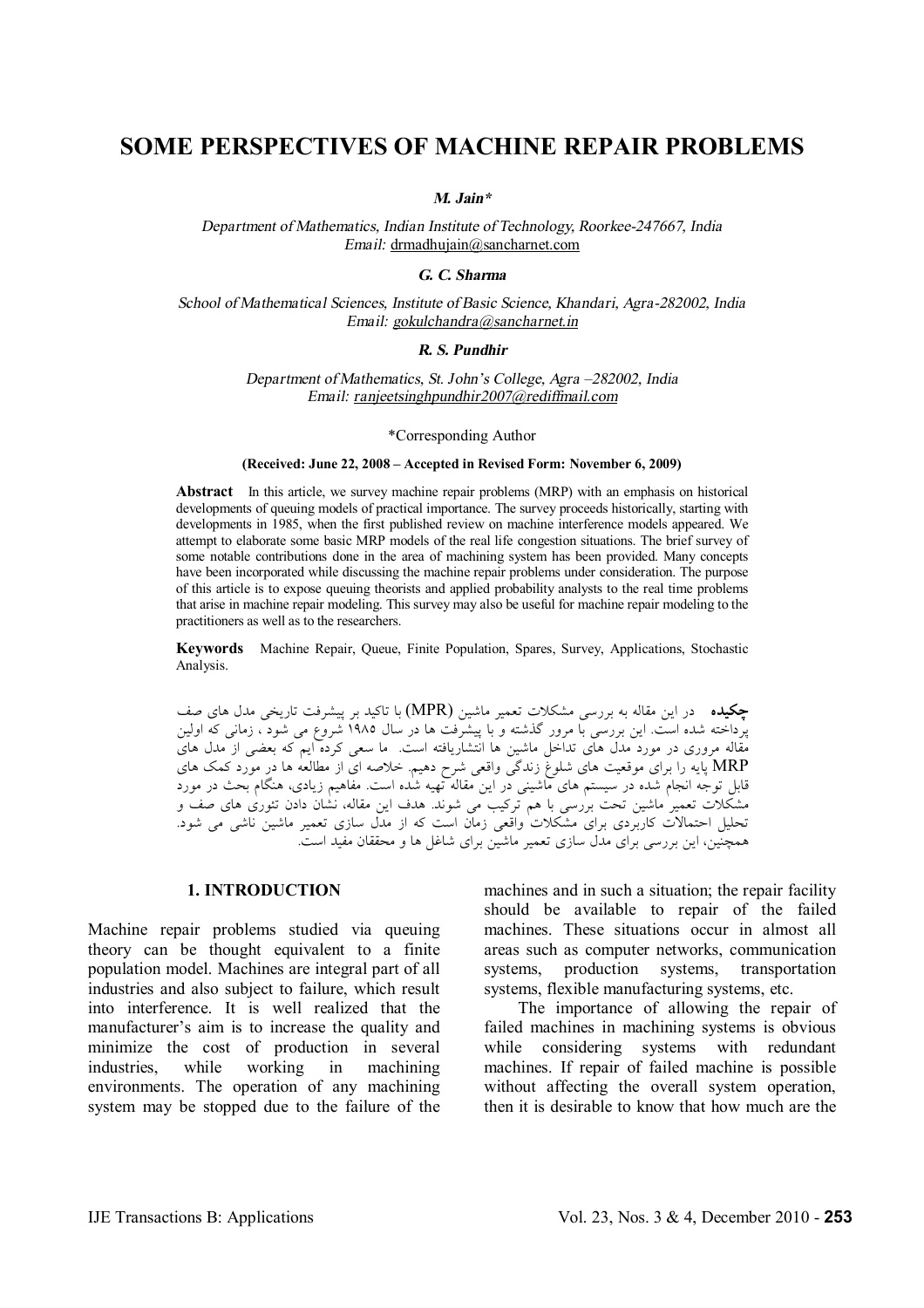chances of returning this machine to either operation or an operable state before the complete system failure. Consequently, we need some additional measures of system effectiveness that should be taken into account for smooth running of a machining system.

 When one repairman is assigned to two or more failed machines for repair, there is a possibility of interference depending on the ratio of the man time to repair time. If the number of the machines is increased, the probability of the interference with the normal cycle is also increased. The ratio of the man time to machine time or the variation of the number of machines only affects the degree of interference. A machine interference problem is said to be Markovian, if the inter-arrival time or service time are both exponential.

Machine interference problem is the best example of the finite source queuing system where machines fail at irregular interval and are sent for repairing to repair facility having one or more repairmen. When all repairmen are busy and the system is failed, then production stops. Whenever a machine fails, it results in a loss to the organization in terms of production consequently in money. An interruption in the operation of a device can lead not only to the deterioration of the quality of manufacturing production but also increases the cost of production. The schematic diagram of multi-server machine repair model is shown in Figure 1.

 With the growing complexity of equipment and components of various machining systems, it is essential to understand the role of redundancy and spare part provisioning. The system designer is always brought face-to-face with the problem for trading of reliability, productability, flexibility etc. In many machine repair systems such as in automobiles, airp<sup>1</sup> and air-Machines



## **Figure 1.** Machine repair problem

conditioners, it is desirable to predict how many spares and how many repairmen are required in order to ensure high reliability while minimizing the total cost.

 In the rest of this survey paper, we will precede more or less historically. In section 2, we briefly explain machine repair model without or with spares and provide some important contributions of MRP and MRP with spare, MRP with state dependent rates, MRP with additional repairmen and MRP with multi-modes of failure. The review of MRP with no passing constraint is presented in section 3. Section 4 provides the noble features and overview of MRP with time-sharing. The MRP with discouragement is outlined in the section 5. In section 6, we provide the review of queue with unreliable server. Section 7 is devoted to the developments of K-out-of-N: G system. Finally, conclusion is drawn in section 8.

# **2. MACHINE REPAIR MODELS**

A typical application of finite source queuing model is that of machine repair, where the calling population is machines. An arrival corresponds to a machine breakdown, and the repair crews are the repairmen. We consider a machine repair problem wherein M operating machines and R repairmen are available and the repair times are identical exponential distributed random variables with mean  $1/\mu$ . The arrival process is described as follows. If a calling unit is not in the system at time t, the probability it will have entered by time  $t + \Delta t$  is  $\lambda \Delta t + O(\Delta t)$ ; that is, the time a calling unit spends outside the system is exponential with mean  $1/\lambda$ . The repair of failed machines is rendered according to FCFS fashion. After repair, the machine works as good as new one. Under these assumptions, the system can be easily modeled as  $M/M/R$  queue with finite source. Let  $p_n$ be the steady state probability that there are n failed machines in the system. These state probabilities can be further used to derive important measures of system performance.

The failure and repair rates  $\lambda_n$  and  $\mu_n$ respectively are given by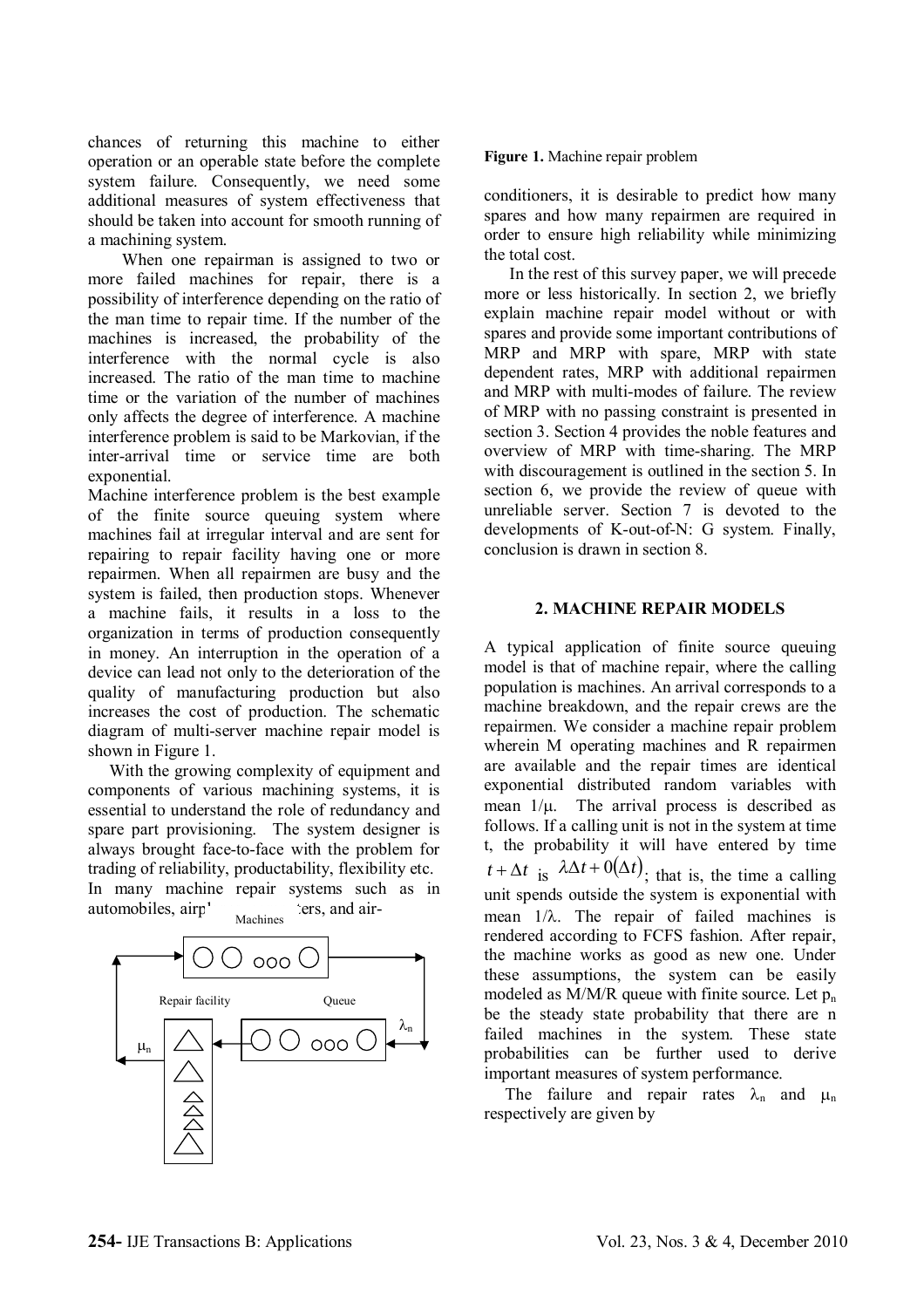$$
\lambda_n = \begin{cases} (M-n)\lambda, & 0 \le n < M \\ 0, & n = M \end{cases}
$$
 (1)

and

$$
\mu_n = \begin{cases} n\mu, & 0 \le n < R \\ R\mu, & R \le n \le M \end{cases} \tag{2}
$$

 The steady state probabilities are obtained by solving the Chapman-Kolmogorov equations which govern the model using above transition rates in (1) and (2). The product type solution can be obtained as follows:

$$
p_n = \begin{cases} \binom{M}{n} r^n p_0, & 1 \le n < R \\ \binom{M}{n} \frac{n!}{R^{n-R} R!} r^n p_0, & R \le n \le M \end{cases}
$$
\n(3)

where

*m*  $r = \frac{\lambda}{\lambda}$ 

 In many fast growing industries, the operations of the machining system may be interrupted due to failure of machines involved in the system. Therefore, the service facility is to be so adjusted such that the machines are repaired instantly and continue the operation without much delay. The factors affecting the machining systems are running times of a machine before breakdown; machine's waiting time for repair until the repair of the other failed machines is completed, etc. In the case of several repairmen, if the machines are failed, repairmen repair these failed machines and the excess number of machines beyond the number of repairmen wait until repairmen are available. This affects the production and results into interference loss.

 The system performance for the machining systems can be predicted using queuing theory. Most of the queuing systems have stochastic elements. These measures are often random variables and are obtained using and probability distributions of queue size, waiting time and busy period. Some measures of performance of interest for M/M/R/M/M model are calculated as follows:

Average number of failed machines in the

system is

$$
L_s = \sum_{n=0}^{M} nP_n
$$

Expected number of failed machines in the queue

waiting for repair is  
\n
$$
L_q = \sum_{n=R}^{M} (n - R)P_n
$$

Expected waiting time in the system is

$$
W_s = \frac{L_s}{\lambda_{\text{eff}}}
$$
  
where  $\lambda_{\text{eff}} = \lambda (M - L_s)$ .

Expected waiting time in the queue is

$$
W_q = \frac{L_q}{\lambda}
$$

Expected number of machines being repaired is

$$
M_{s} = L_{s} - L_{q} = \sum_{n=0}^{R-1} nP_{n} + R \sum_{n=R}^{M} P_{n}
$$

Average server utilization is

$$
U = \frac{M_s}{R} = \frac{1}{R} \left( \sum_{n=0}^{R-1} nP_n \right) + \sum_{n=R}^{M} P_n
$$

**Related literature** Sufficient works have been done on the performance analysis of machine repair problems. Now, we provide a brief survey of the literature in this area. Palm [1] considered the single server machine interference problem with Poisson input and exponential service time distribution. Phipps [2], Naor [3] and Benson [4] studied machine repair problems and suggested various measures of prevention. Morse [5] analyzed some machine repair problems with a cost proportion to the rate and machine probability dependent on the machine uptime. Jaiswal and Thiruvengadem [6] explored the busy period distribution of a machine repair model. Nakagawa and Osaki [7] considered the busy period of a repairman in a system having unreliable units. The numerical solution for  $M/E_k/1$  machine interference model was provided by Maritas and Xirokastas [8].

 Elsayed [9] discussed an optimum repair policy for the machine interference problem. Jain and Sharma [10] employed the semi numerical iterative method for solving two machine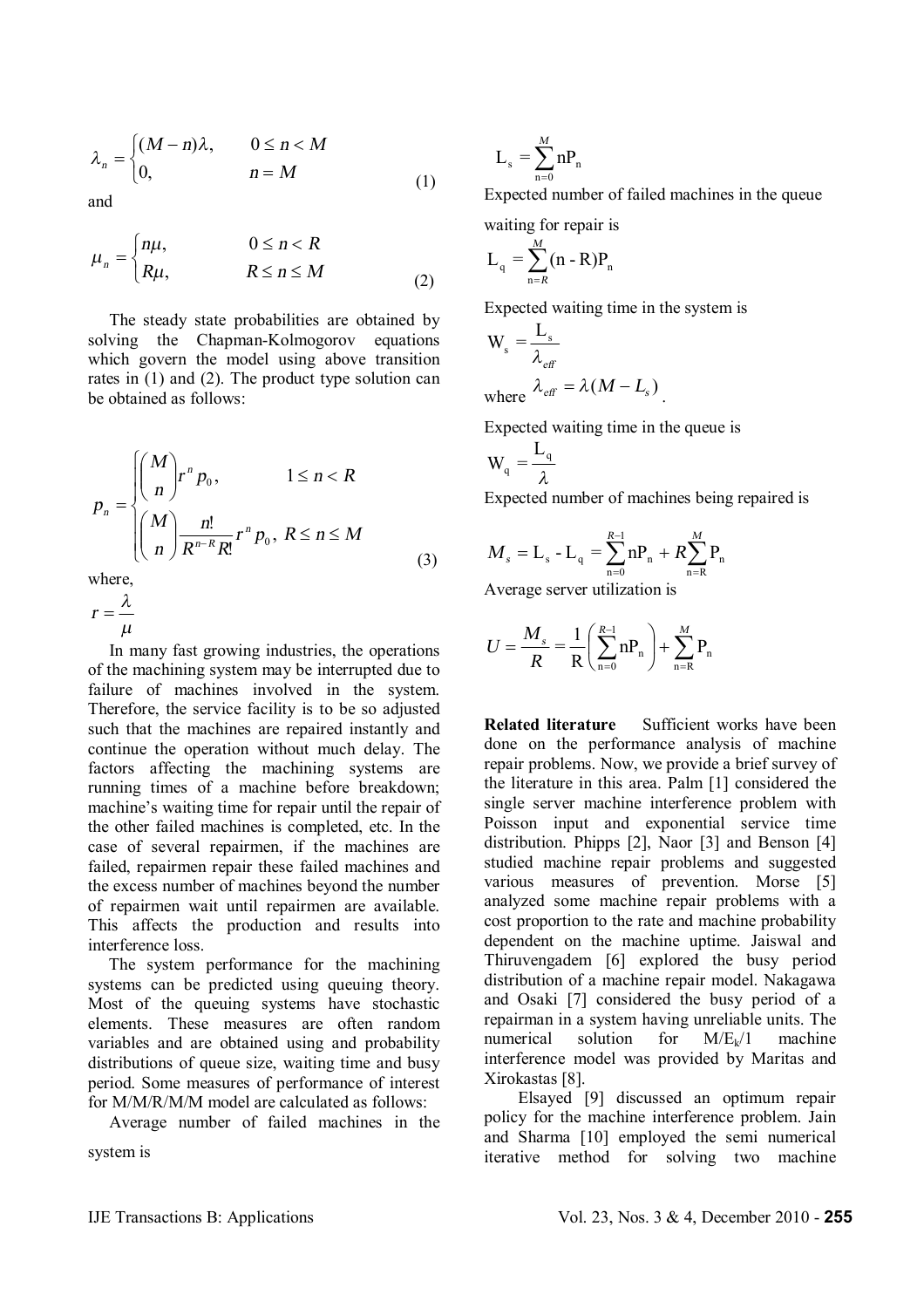interference problems. Albright and Soni [11] studied the machine repair problem where failures may be irreparable. They derived computationally tractable formulae for the steady state probabilities, the long run average cost per unit time and the expected discounted cost. Stecke and Aranson [12] presented a review on the machine interference problem having different standbys. Wang [13] developed a machine repair model with single repair facility. A machine repair model of finite capacity assuming delayed repairs was investigated by Jain and Singh [14].

 Jiang et al. [15] considered an optimal repair/replacement policy for a general machine repair model. Armstrong [16] investigated a machine repair problem with the perspective of designing optimal age-repair policies. Jain et al. [17] discussed a machine repair system with spares, state dependent rates and having the provision of additional repairmen. Kenne and Gharbi [18] presented the optimal flow control for a one-machine, two-product manufacturing system subject to random failures and repairs. Li et al. [19] investigated the case of process delays in assembly for reasons such as machine breakdowns, shortages of materials, etc. Ke and Wang [20] studied vacation policies for machine repair problem in co-operative with two types of spares.

 Now, we discuss some machine repair models including spares, state dependent rates, additional removable repairmen, multi-mode failure, etc.

**2.1 MRP with Spares** The manufacturing/ production system may not operate with full capacity during the period of break down and this may lead to the loss of production. However, the organization or industry may avoid any loss of production with a proper combination of spare part support and repair facility. Spare machines may be either cold standby, or warm standby, or hot standby as defined below. A standby machine is said to be cold standby when its failure rate is zero. It is said to be warm standby when its failure rate is non-zero, but less than the failure rate of an operating machine. In case of hot standby, its failure rate is equal to that of an operating machine.

 Machine repair can be generalized to include the use of spares. We assume that system consists of M operating and Y cold spares, so when a machine fails, a spare is immediately substituted for it. If all spares are used and a breakdown occurs, then the system becomes short. When a machine is repaired, it becomes a spare (unless the system is short, in which case the repaired machine goes immediately into service). For this model, the state dependent failure rate and repair rate are given by

$$
\lambda_n = \begin{cases} M\lambda, & 0 \le n < Y \\ (M - n + Y)\lambda, & Y \le n < Y + M \\ 0, & n \ge Y + M \end{cases}
$$
 (4)

and

$$
\mu_n = \begin{cases} n\mu, & 0 \le n < R \\ R\mu, & R \le n \le M + Y \end{cases}
$$
 (5)

For  $R \leq Y$ , we obtain steady state queue size distribution as follows:

$$
p_{n} = \begin{cases} \frac{M^{n}}{n!} r^{n} p_{0}, & 0 \leq n < R \\ \frac{M^{n}}{R^{n-R} R!} r^{n} p_{0}, & R \leq n < Y \\ \frac{M^{Y}}{(M-n+Y)! R^{n-R} R!} r^{n} p_{0}, & Y \leq n \leq Y + M \end{cases}
$$
(6)

When R>Y, we have

$$
p_{n} = \begin{cases} \frac{M^{n}}{n!} r^{n} p_{0}, & 0 \leq n < Y \\ \frac{M^{Y} M!}{(M - n + Y)! R!} r^{n} p_{0}, & Y + 1 \leq n < R \\ \frac{M^{Y} M!}{(M - n + Y)! R^{n-R} R!} r^{n} p_{0}, & R \leq n \leq Y + M \\ (7) \end{cases}
$$

The expected number of spares in the system is obtained by

$$
E[S] = Y \sum_{n=0}^{Y} P_n + \sum_{n=Y+1}^{Y+M} (M - n + Y) P_n
$$
\n(8)

**Related Literature** Now, we give a brief review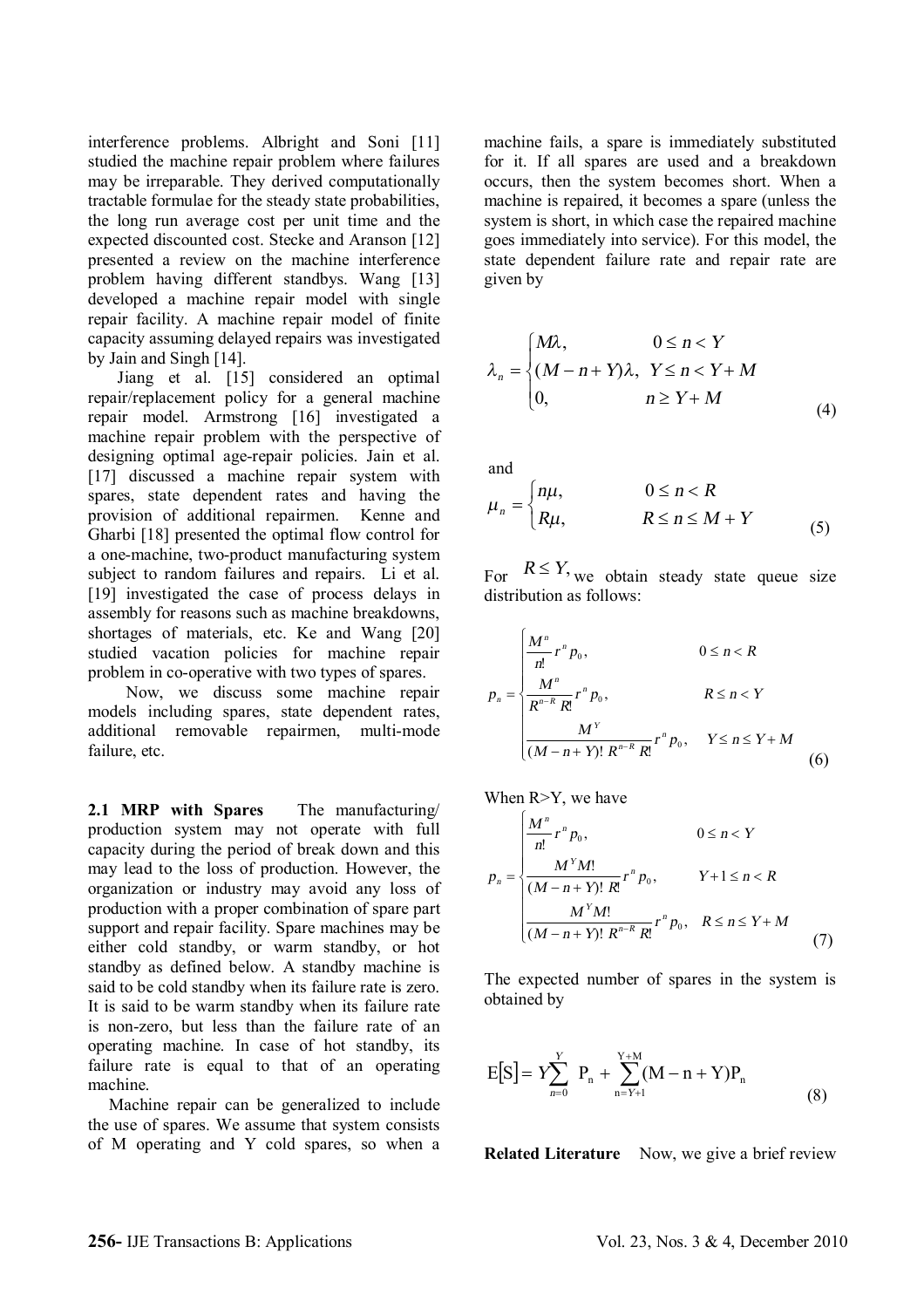of the important research works done in the area of machine repair problems with spares. Taylor and Jackson [21] first studied the Markovian machine repair problem with spares. An M/M/C/M/M machine repair problem with standby units was investigated by Gross and Harris [22]. Economic analysis of M/M/R machine repair problem with warm standbys was made by Sivazlian and Wang [23].

 Singh et al. [24] gave the profit analysis of a two unit standby system having two types of independent repair facilities (i) cheaper and (ii) costlier. A profit model was developed by Wang [25] in order to determine the optimal values of the number of servers and spares for M/M/R machine repair problem. Sridharan and Mohanavadivu [26] developed a model for a two units-identical system with one operating unit and the other warm standby unit in a human and machine system. Zhang [27] addressed an optimal geometric process model for a cold standby repairable system.

 Teixeirade [28] presented multi-criteria decision models for two maintenance problems in which one is based on repair contract selection and other one on spares provisioning. Sharma et al. [29] worked on machine repair problem with balking and reneging. They gave a cost function to find out the optimal number of spares and repairmen. More recently, Jain and Saxena [30] studied performance analysis of state dependent machining system with mixed standby. Wang et al. [31] discussed a profit analysis of M/M/R machine repair problem with balking, reneging and standby switching failures.

**2.2 MRP with State-dependent Rates** In machine repair system, sometimes we treat queues with state dependent rates; in such systems the failure and repair rates depend on the state of the system. The server may speed up on seeing a long queue. On the other hand, it may happen if the server is inexperienced. Then, it becomes flustered and the mean service rate actually decreases as the system becomes more congested.

 **State-dependent queues** play important role and have wide applicability in real life congestion situations arising in production/manufacturing systems, computer/ communication systems, etc. There is a great deal of literature concerning the state dependent machine repair model.

The state dependent rates for machine repair problems with spares are given by

$$
\lambda_n = \begin{cases} M\lambda_0, & 0 \le n < Y \\ (M - n + Y)\lambda_1, & Y \le n < Y + M \\ 0, & n \ge Y + M \end{cases}
$$
 (9)

and

$$
\mu_n = \begin{cases} n\mu_0, & 0 \le n < R \\ R\mu_1, & n \ge R \end{cases}
$$
 (10)

**Related Literature** The important contributions in the area of state dependent rates are due to Yechaili and Naor [32] who studied a queuing problem with heterogeneous arrival and service rates. The steady state behavior of processing system having Erlang service and Markovian state dependent arrivals was studied by Conolly [33]. Morrison [34] calculated the sojourn time and waiting time for a state dependent queue.

 Sztrik [35] studied the G/M/r/FIFO machine interference model with state dependent speeds. Again, Sztrik [36] modified G/M/r/SIRO queue for machine interference model with state dependent speeds. Jain [37] employed diffusion approximation technique to study the (m, M) machine repair problem with spares and state dependent rates. Jain and Baghel [38] studied machine repair problem with spare part support and state-dependent rates. Cheng et al. [39] discovered single machine batch scheduling with resource dependent set up and processing times. Jain and Shekhar [40] provided transient analysis of state-dependent multiprocessor system. Jain and Mishra [41] studied multistage degraded machining system with common cause shock failure and state dependent rates.

**2.3 MRP with Additional Removable Repairmen** The provision of additional removable repairmen in case of long queue may be helpful in reducing the waiting time as well as balking behavior of the care taker of failed machines in many congestion situations. For economic feasibility of the model, additional repairmen can be removed in case of low traffic.

 We consider the state dependent arrival rate for finite population M/M/R model with r additional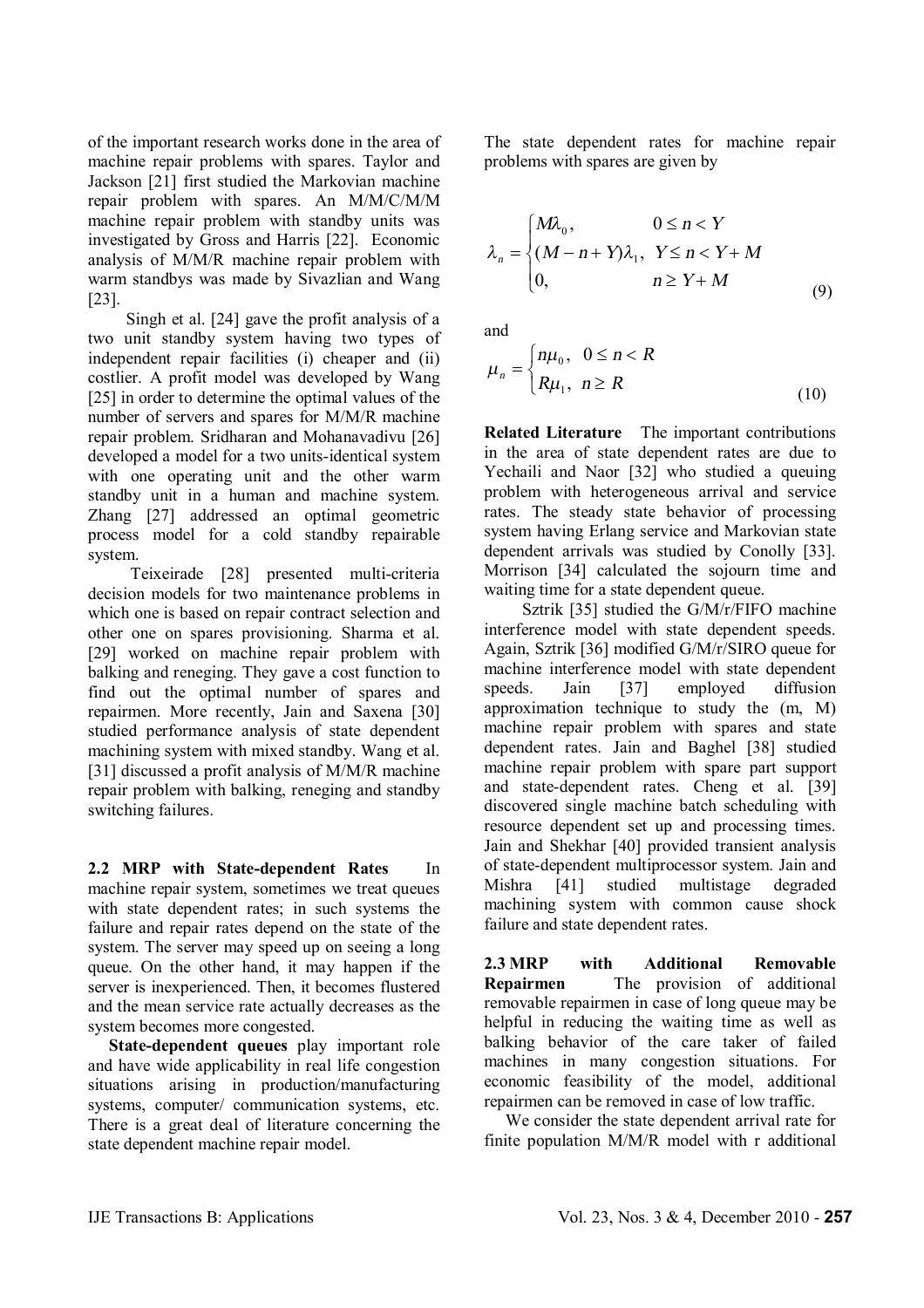repairmen as follows:

$$
\lambda_n = \begin{cases} (M-n)\lambda, & 0 \le n < M \\ 0, & \text{otherwise} \end{cases}
$$
 (11)

The state dependent service rate is given by

$$
\mu_n = \begin{cases}\n\mu n, & 1 \le n \le R \\
\mu R, & R < n \le k \\
\mu (R+j), & jk < n \le (j+1)k \\
\mu (R+r), & jr < n \le M\n\end{cases}
$$
\n(12)

**Related Literature** Machining systems with additional repairmen have been studied by many researchers and have been applied to many practical situations. Makaddis and Zaki [42] studied the M/M/1 queue with additional servers. Shawky [43] examined the single server machine interference model with balking, reneging and an additional server for longer queues. Jain [44] considered an M/M/m queue with discouragement and additional servers. Jain et al. [45] investigated M/M/C/K/N machine repair problem with balking, reneging, spares and additional repairman. Al-Seedy and Al-Ibraheem [46] discussed an inter arrival hyper-exponential machine interference model with balking, reneging, state dependent rates, spares and an additional server for longer queues. Jain and Maheshwari [47] gave a transient analysis of redundant repairable system with additional repairmen. Jain and Singh [48] analyzed a multi-server queuing model with discouragement and additional servers. Sharma et al. [49] investigated loss and delay multi-server queuing model with discouragement and additional repairmen.

**2.4 Multi-modes Failure** Machine repair problems have focused mainly for single mode of failure. However, some attempts have also been made to investigate the two modes and multimodes failure models as well.

**Related Literature** A few researchers have studied various machine repair problems for multimodes of failure. Some of them considered twomode failure models. Goyal and Sharma [50] gave the stochastic analysis of two unit standby system with two failure modes. Pham and Pham [51] considered optimal designs of  $(k, n-k+1)$ -out-of-n: F-systems subject to two failure modes. Reddy and Rao [52] obtained the optimization of parallel system subject to two modes of failure and repair provision. The cost analysis of the M/M/R machine repair problem with two modes of failure was provided by Wang and Wu [53]. Moustafa [54] considered Markov models for transient analysis of reliability for the system, which is subject to two failure modes. Sharma and Sharma [55] considered M/M/R machine repair problem with spares and three modes of failure. Again, Moustafa [54] extended it for multi-modes. Wang and Lee [56] developed the cold-standby M/M/R machine repair problem where a group of identical and independent operating machines have  $K(K \ge 1)$  failure modes, and are maintained by one or more repairmen in the repair facilities. Jain et al. [57] considered machine repair problem with additional repairmen and two modes of failure. M/M/R machine interference model with balking, reneging, spares and two modes of failure was considered by Jain et al. [58]. The developed model generalizes the linear consecutive k-out-ofr-from-n system to the case of multiple failure criteria. Assessment of reversible multi-state k-outof-n: G/F system was discussed by incorporating load sharing. Jain et al. [59] discussed performance modeling of state dependent system with mixed spares and two modes of failures.

# **3. QUEUE WITH NO PASSING RESTRICTION**

In many critical applications of computer, communication, manufacturing and production systems, the provision of no passing restriction may be proved as an important architectural attribute for machining system. Due to no passing restriction, the machines are allowed to depart from the system in the same sequential order in which they join the system. The worth nothing aspects of no passing restriction in queuing models are:

The jobs are classified into two categories due to restriction of no passing. The type A jobs have zero service time and type B jobs have exponential service time. All the jobs leave the system in the chronological order in which they arrive.

Let p be the probability that a job is of type B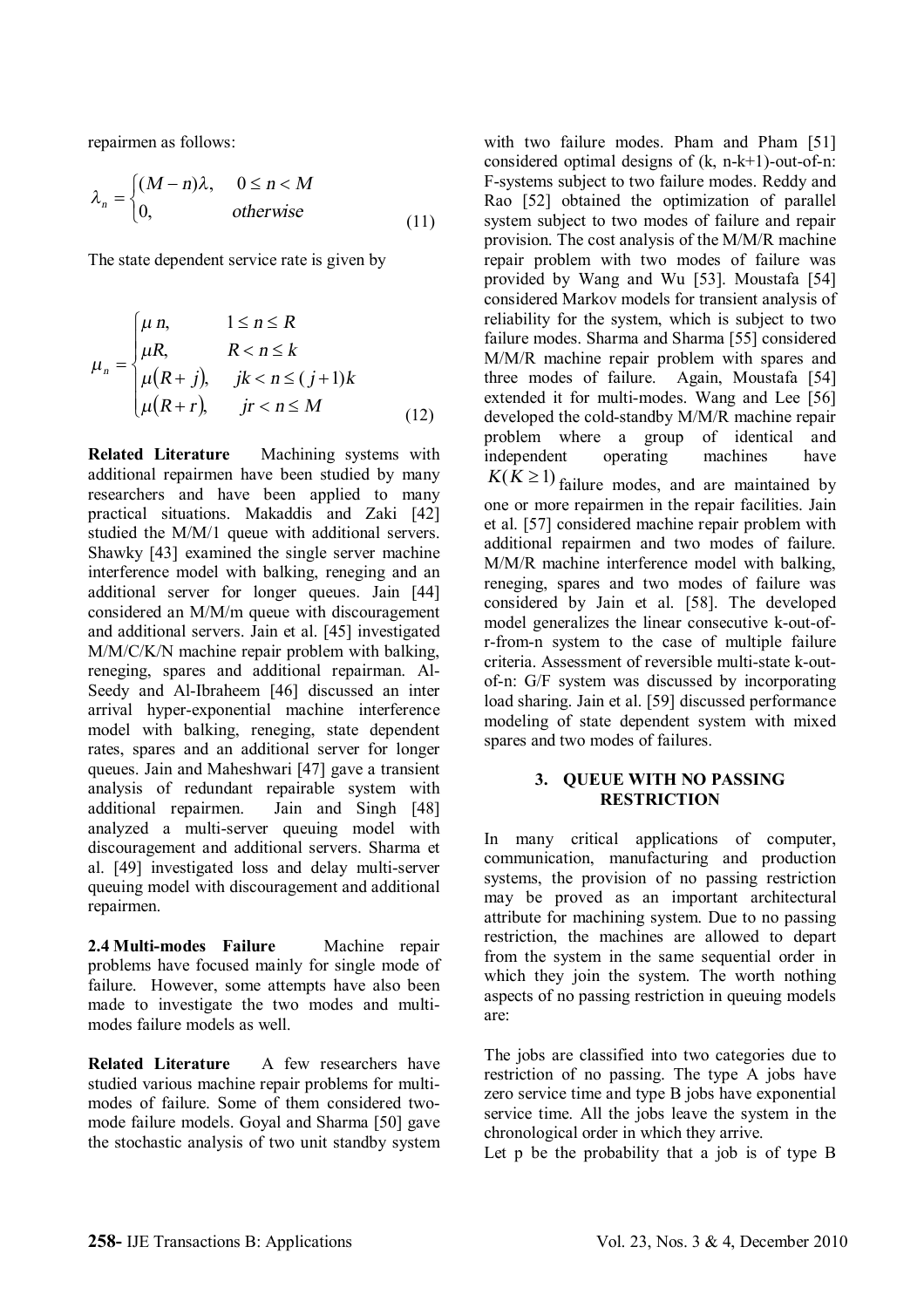while (1-p) be the probability that a job is type A. Thus, the cumulative distribution function for a tagged job is given by

$$
F(x) = (1-p) + p(1 - e^{-\mu_n x}) \quad \text{for } x \ge 0, 0 < p \le 1 \quad (13)
$$

 Let the expected waiting time of type A jobs and type B jobs be  $E(W_A)$  and  $E(W_B)$ , respectively. The expected waiting time E(W) for a tagged job is given by

$$
E(W) = (1 - p)E(W_A) + pE(W_B)
$$
 (14)

**Related Literature** Many mathematicians have contributed significantly towards queuing systems with no passing restriction. Washburn [60] introduced the concepts of no passing, which also has practical utility in machining systems. Sharma et al. [61] studied a limited multi-server queuing model with no passing restriction. Jain et al. [62] analyzed multi-server queuing model with discouragement and two types of customers, under restriction of no passing. They obtained some numerical results to facilitate the comparison between systems with constant and state dependent arrivals rates. Jain [63] considered no passing queue with finite capacity and finite population. Jain and Ghimire [64] incorporated additional servers for M/M/m/K queue with no passing. Jain and Singh [65] analyzed the effect of implementing additional service positions in case of no passing time-sharing queuing model. Jain and Singh [66] provided various performance indices for Markovian loss and delay queuing model with no passing and additional removable servers. Jain and Agrawal [67] discussed loss and delay time-shared model under no passing constraint for machining system with spares and additional service positions.

#### **4. TIME SHARING MODELS**

The time-sharing concept can play significant role to regulate the service provided by machines and is vital importance in some critical applications of computer, communication, automated manufacturing systems, etc.

 We address the formulation aspects of timesharing finite population queue under the restriction of no passing and with the provision of additional service position by stating the underlying assumptions and notations as follows:

 The jobs arrive at a single processor in Poisson manner with mean arrival rate $1/\lambda$ .

The processing time requirements of each job are exponentially distributed with mean service rate  $1/u$ .

 The single processor services the jobs with different rates depending upon the number of jobs present in the system.

 The numbers of service positions are the available space for service depending upon the number of jobs present in the system in the following manner:

When there are less than k jobs, only a service positions are available for the jobs.

When there are greater than jk and less than or equal to  $(i+1)$ k jobs, then  $(R+j)(i=1,2,...,r-1)$  service positions are available for providing service. If the number of jobs drops to jk-1, then  $j<sup>th</sup>$  (j=1, 2, …, r-1) additional service position is removed from the system. Therefore, one additional service position is removed with decrease in queue length by k iobs.

If there are greater than rk jobs in the system, then all the  $(R+r)$  service positions are available.

We also use the following notations for mathematical model formulation:

 $\phi(n)$  service effect for sharing jobs at a time.

$$
\Phi(n) \qquad \prod_{i=1}^n \phi(i), \quad 0 < n \leq R
$$

R(r) number of permanent (additional) repairmen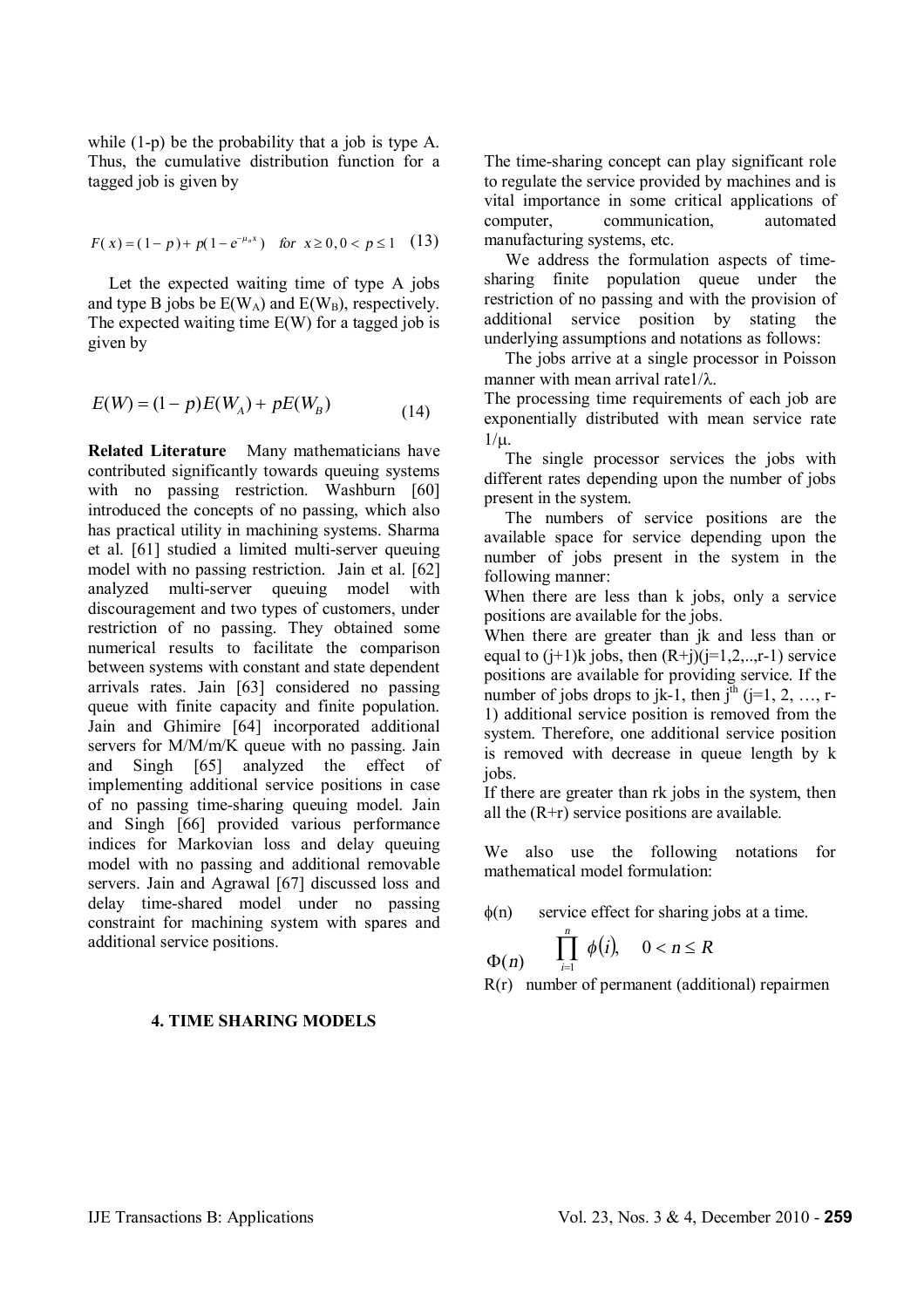$$
\int_{R} \frac{M! \rho^{n}}{(M-n)! \Phi(R) \phi(n)} p_{0}.
$$
\n1 \n
$$
= \frac{M! \rho^{R}}{(M-n)! \Phi(R) \phi(R) \phi(R)^{N-R}} p_{0}.
$$
\n
$$
P_{n} = \frac{M! \rho^{R}}{(M-n)! \Phi(R) \phi(R) \phi(R)^{N-R}} \prod_{i=1}^{n} \left\{ \phi(R+i)^{k} \phi(R+i)^{n-k} p_{0} \right\} p_{0}.
$$
\n
$$
R < n \leq k
$$
\n
$$
P_{n} = \frac{M! \rho^{R}}{(M-n)! \Phi(R) \phi(R) \phi(R)^{N-R}} \prod_{i=1}^{n} \left\{ \phi(R+i)^{k} \phi(R+i)^{n-k} p_{0} \right\} p_{0}.
$$
\n
$$
= \frac{1}{2} \int_{\pi=0}^{R} a_{n} \frac{M! \rho^{n}}{(M-n)! \phi(R) \phi(R)^{N-R}} \prod_{i=1}^{n} \left\{ \phi(R+i)^{k} \phi(R+i)^{n-k} \right\} p_{0}.
$$
\n
$$
= \frac{1}{2} \int_{\pi=0}^{1} \frac{(\pi^{1} + \pi^{2})}{(M-n)! \phi(R) \phi(R)^{N-R}} \prod_{i=1}^{n} \left\{ \phi(R+i)^{k} \phi(R+i)^{n-k} \right\} p_{0}.
$$
\n
$$
= \frac{1}{2} \int_{\pi=0}^{1} \frac{(\pi^{1} + \pi^{2})}{(M+i)^{n}} \frac{1}{2} p_{0}.
$$
\n
$$
= \frac{1}{2} \int_{\pi=0}^{1} \frac{(\pi^{1} + \pi^{2})}{(M-i)^{n}} \frac{1}{2} p_{0}.
$$
\n
$$
= \frac{1}{2} \int_{\pi=0}^{1} \frac{1}{2} p_{0}.
$$
\n
$$
= \frac{1}{2} \int_{\pi=0}^{1} \frac{1}{2} p_{0}.
$$
\n
$$
= \frac{1}{2} \int_{\pi=0}^{1} \frac{1}{2} p_{0}.
$$
\n
$$
= \frac{1}{2} \int_{\pi=0}^{1} \frac{1}{2} p_{0}.
$$
\n<

 To determine the steady state queue size distribution for machine repair model, we consider the state dependent failure and repair rates by

$$
\lambda_n = \begin{cases} (M-n)\lambda, & 0 \le n < M \\ 0, & \text{otherwise} \end{cases}
$$
 (15)

and

$$
\mu_n = \begin{cases}\n\mu \phi(n), & 1 \le n \le R \\
\mu \phi(R), & R < n \le k \\
\mu \phi(R+j), & jk < n \le (j+1)k \\
\mu \phi(R+r), & rj < n \le M\n\end{cases}
$$
\n(16)

 $\lim_{n \to \infty} p_n$ by (ci. Jain et al.

**Related Literature** The earlier published analysis of queuing models of a time-sharing system can be found in Kleinrock [69] and numerous papers referred therein. A mathematical idealization of round robin scheduling called processor sharing in which quantum size shrinks to zero was introduced by Kleinrock [70]. The response time for M/M/1 time-sharing queues with limited number of service positions was studied by Avi-Izhak and Halfin [71]. Avi-Izhak [72] suggested approximation for the moments of response time in the time-sharing queues. Jain and Premlata [73] considered a time-sharing queue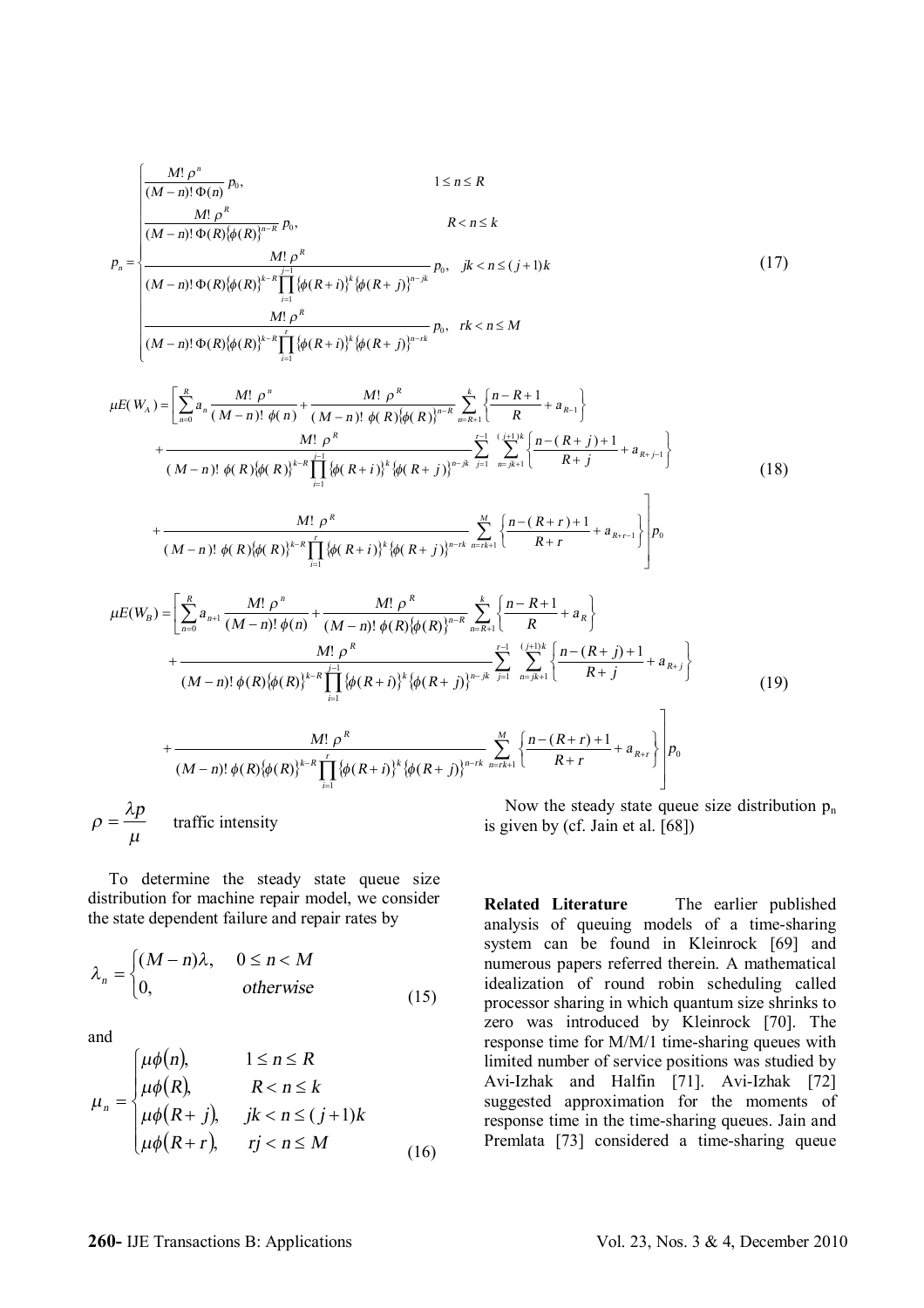with a limited number of service positions and limited number of waiting space. Sharma et al. [29] derived numerical solution of processor-sharing queuing model. Many researchers have paid considerable attention to study the machine repair problem with time-sharing. Scherr [74] developed a finite source model of a time-sharing system. He used this model to analyze the Compatible Time Sharing System (CTSS) that was developed at MIT by Project MAC. Jain and Premlata [75]) examined accumulated work process in a time-sharing queue with finite population. Jain et al. [76] incorporated additional service positions to analyze loss and delay queuing model for time-shared system with no passing restriction. Singh et al. [77] discussed no passing  $M/M/\phi$ (.) time-sharing queuing system. Jain et al. [78] applied optimal control for the finite capacity Markovian queuing network for the timesharing.

## **5. MRP WITH DISCOURAGEMENT**

Customers are said to be impatient if they tend to join the queue only when a short wait is expected and tend to remain in line if the wait are sufficiently small. The impatience results due to an excessive wait is just as important as the manager of the enterprise. The enterprise must take action to reduce the congestion to the levels that customers can tolerate.

 Discouragement generally takes three forms. The first is *balking* which is due to the reluctance of a customer to join a queue upon arrival. The second one is *reneging* and is due to reluctance to remain in line after joining and waiting for some time. The third one is *jockeying* between lines when each of a number of parallel lines has its own queue.

 Now, we describe the state dependent M/M/R/M/M machining system with balking, reneging and spares as follows:

 There are M operating and Y cold spare units in the system. The life times of the units are exponentially distributed with mean rate  $\lambda$ . Also the repair times are identical exponentially distribution random variables. There is a provision of Y cold spares in the system, so that when a unit fails, a spare is immediately substituted for it. When the repairing of a failed unit is completed, it joins standby group and is as well as new one. Let us assume that the failed units may balk  $(\beta)$  be the joining probability) and renege exponentially  $(y$ being the reneging rate).

The failure and repair rates are given by

$$
\lambda_n = \begin{cases} M\lambda, & 0 \le n < R \\ M\lambda \beta, & R \le n \le Y \\ (M + Y - n)\beta \lambda, & Y < n < M + Y \\ (20) \end{cases}
$$

$$
\mu_n = \begin{cases} n\mu, & 0 \le n < R \\ R\mu + (n - R)\gamma, & R \le n \le M + Y \end{cases}
$$
 (21)

To obtain steady state queue size distribution, the product type solution can be employed.

**Relevant Literature** Some investigators have developed machine repair models with discouragements. Gupta [79] studied interrelationship between queuing models with balking, reneging and machine repair problem with warm spares. Al Seedy [80] treated the truncated Poissonian M/M/2/M/M+Y machine interference queue with balking concept, heterogeneous servers, spares and an additional server for longer queues. Ke and Wang [81] studied cost analysis of M/M/R machine repair problem with balking, reneging and server breakdown. Shawky [82] investigated an interarrival hyper exponential machine interference model with balking and reneging. Ke and Wang [83] developed a repairable system with warm standbys, balking and reneging. They obtained the reliability characteristics viz. the system reliability, mean time to failure, etc. They obtained queue size distribution in explicit form. The expected cost is also provided to determine the allocation of repairmen and spares. Jain et al. [84] investigated the queue size distribution of G/G/R machining system with cold standbys via a diffusion approximation technique. The balking and reneging behavior of the failed machines are incorporated.

# **6. UNRELIABLE SERVER MODEL**

In many queuing systems the server is subject to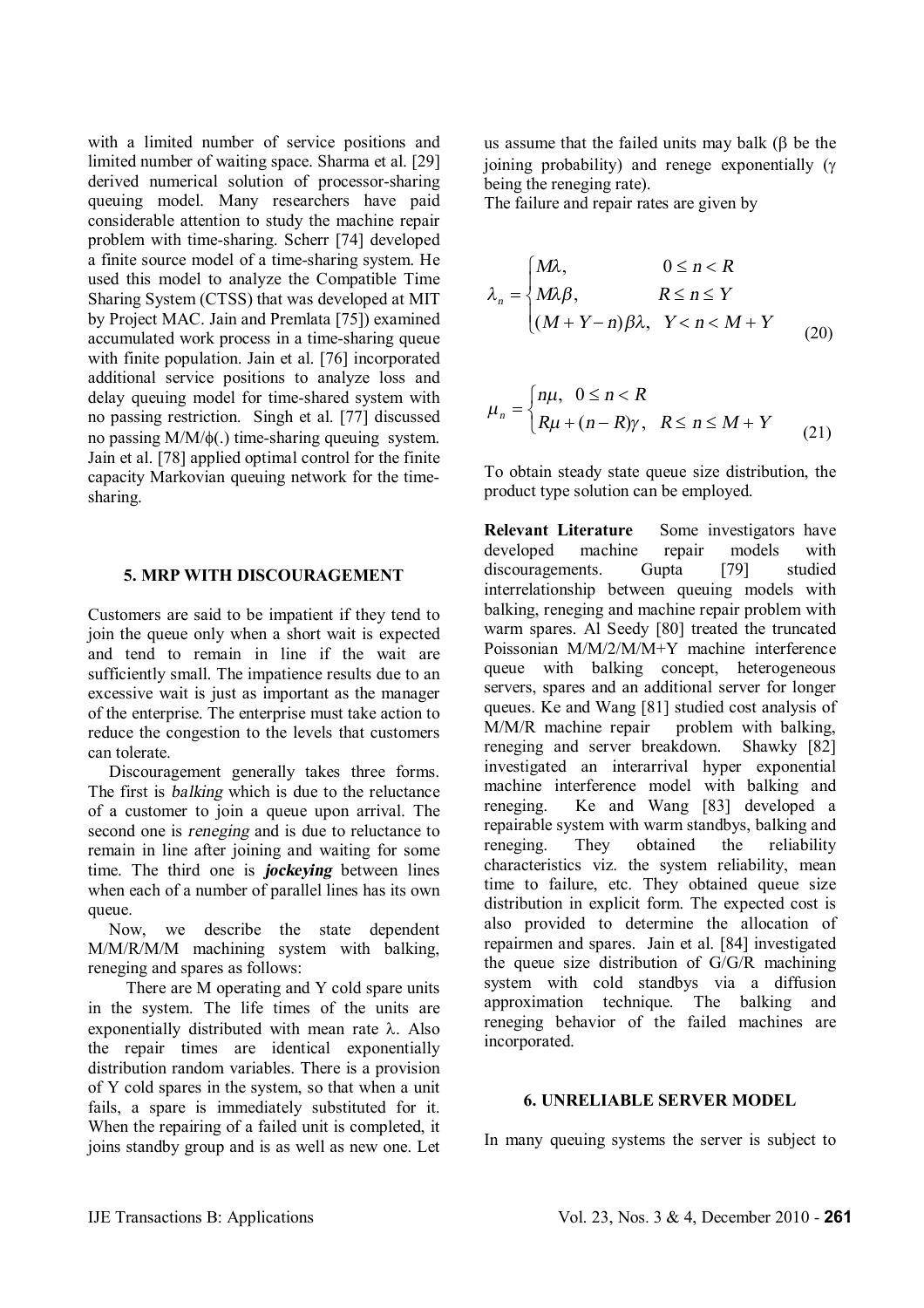breakdown. If the server is not repaired, the interruption of service continues. It is essential to see how the level of performance of the system can be maintained by providing proper maintenance facility.

 We assume that the customers arrive from a Poisson stream with rate  $\lambda$ . Also, the service requests are exponentially distributed with parameter  $\mu$ , and hence have a mean service time of  $1/\mu$ . The single server is subjected to breakdown with rate  $\gamma$ . The repair rate of server is  $\eta$ , which is exponentially distributed with mean length  $1/\eta$ . Both breakdown and repair rates which are independent to the number of jobs presented in the system.

 The state of the system can be represented by a pair of integer,  $(i, j)$ , with  $i=0,1$  representing the number of operating server and breakdown server, respectively and j representing the number of jobs present in the system. Assuming that steady state conditions will be reached, we denote the probability of state  $(i, j)$  by  $p_{i,j}$ .

 The steady state equations are constructed with the help of transition rate diagram (see Figure 2) as follows:

$$
(\lambda + \eta) p_{0,0} = \gamma p_{1,0}
$$
 (22)

$$
(\lambda + \eta) p_{0,1} = \gamma p_{1,1} + \lambda p_{0,0}
$$
 (23)

$$
(\lambda + \eta) p_{0,j} = \gamma p_{1,j} + \lambda p_{0,j-1}, \quad j = 2,3,... \quad (24)
$$

$$
(\lambda + \gamma) p_{1,0} = \mu p_{1,1} + \eta p_{0,0}
$$
 (25)

$$
(\lambda + \gamma + \mu) p_{1,1} = \lambda p_{1,0} + \mu p_{1,2} + \eta p_{0,1}
$$
 (26)

$$
\begin{array}{ccc}\n\begin{array}{ccc}\n\textcircled{0} & \lambda & \textcircled{0} & \lambda \\
\hline\n\end{array} & \begin{array}{ccc}\n\textcircled{0} & \lambda & \textcircled{0} & \lambda \\
\hline\n\end{array} & \begin{array}{ccc}\n\textcircled{0} & \lambda & \textcircled{0} & \lambda \\
\hline\n\end{array} & \begin{array}{ccc}\n\textcircled{0} & \lambda & \textcircled{0} & \lambda \\
\hline\n\end{array} & \begin{array}{ccc}\n\textcircled{0} & \lambda & \textcircled{0} & \lambda \\
\hline\n\end{array} & \begin{array}{ccc}\n\textcircled{0} & \lambda & \textcircled{0} & \lambda \\
\hline\n\end{array} & \begin{array}{ccc}\n\textcircled{0} & \lambda & \textcircled{0} & \lambda \\
\hline\n\end{array} & \begin{array}{ccc}\n\textcircled{0} & \lambda & \textcircled{0} & \lambda \\
\hline\n\end{array} & \begin{array}{ccc}\n\textcircled{0} & \lambda & \textcircled{0} & \lambda \\
\hline\n\end{array} & \begin{array}{ccc}\n\textcircled{0} & \lambda & \textcircled{0} & \lambda \\
\hline\n\end{array} & \begin{array}{ccc}\n\textcircled{0} & \lambda & \textcircled{0} & \lambda \\
\hline\n\end{array} & \begin{array}{ccc}\n\textcircled{0} & \lambda & \textcircled{0} & \lambda \\
\hline\n\end{array} & \begin{array}{ccc}\n\textcircled{0} & \lambda & \textcircled{0} & \lambda \\
\hline\n\end{array} & \begin{array}{ccc}\n\textcircled{0} & \lambda & \textcircled{0} & \lambda \\
\hline\n\end{array} & \begin{array}{ccc}\n\textcircled{0} & \lambda & \textcircled{0} & \lambda \\
\hline\n\end{array} & \begin{array}{ccc}\n\textcircled{0} & \lambda & \textcircled{0} &
$$

**Figure 2.** Transition rate diagram

$$
(\lambda + \gamma + \mu) p_{1,j} = \lambda p_{1,j-1} + \mu p_{1,j+1} + \eta p_{0,j}, \quad j = 2,3... (27)
$$

We define two generating functions  $P_0(z)$  and  $P_1(z)$ as

$$
P_i(z) = \sum_{j=0}^{\infty} p_{i,j} z^j \quad \text{for } i = 0,1
$$
 (28)

Multiplying the equations (20)-(25) by appropriate powers of z, summing and using normalization condition, we get

$$
P(z) = P_0(z) + P_1(z)
$$
  
= 
$$
\frac{\left[ (\mu - \lambda)\eta - \lambda\gamma \right] \left[ \gamma + \lambda(1 - z) + \eta \right]}{(\gamma + \eta) \left\{ (\lambda(1 - z) + \eta)(\mu - \lambda z - \gamma\lambda z) \right\}}
$$
 (29)

The mean number of the customers in the system, independent of the state of the server, can now be easily obtained by

$$
E(N) = \lim_{z \to 1} \left[ \frac{dP(z)}{dz} \right] = \frac{\lambda \left[ (\gamma + \eta)^2 + \mu \gamma \right]}{(\gamma + \eta) [\eta (\mu - \lambda) - \lambda \gamma]}
$$
(30)

**Related Literature** In the direction of unreliable server queue, many researchers have studied the queuing models with interruption. Numerous papers have been published on queuing models with server breakdown and vacation. In past, Graver [85] , Lee [86], Sztrik and Gal [87], Hsieh and Andersland [88], Tang [89] and many others, have studied the Markovian queuing models with server breakdown and vacation. Shogan [90] analyzed a single server queue with arrival rate dependent on server breakdown. An optimal splitting of the input stream in queuing model in which the server is subjected to breakdown was studied by Mitrani and Wright [91]. Wartenhorst [92] analyzed a queuing model for n-parallel servers with breakdowns and repairs. Wang et al. [93] considered a model with single removable and non-reliable server in both infinite and finite  $M/H<sub>2</sub>/1$  queuing systems. Perry and Posner [94] considered a single machine system, subjected to breakdown that produces items to inventory, continuously and uniformly. Grey et al. [95] described a vacation queuing model with server breakdown. Masuyama and Takine [96] considered a FIFO single server queue with service interruption and multiple batches Markovian arrival streams. Ke and Pern [97] analyzed optimal management policy for heterogeneous arrival queuing systems with server breakdowns and vacations. Jain et al. [98] studied bi-level control of degraded machining system with warm standbys, setup and vacation. Almási et al. [99] considered homogeneous finite-source retrial queues with server subjected to breakdowns and repairs. Gharbi and Ioualalen [100] studied GSPN analysis of retrial systems with server's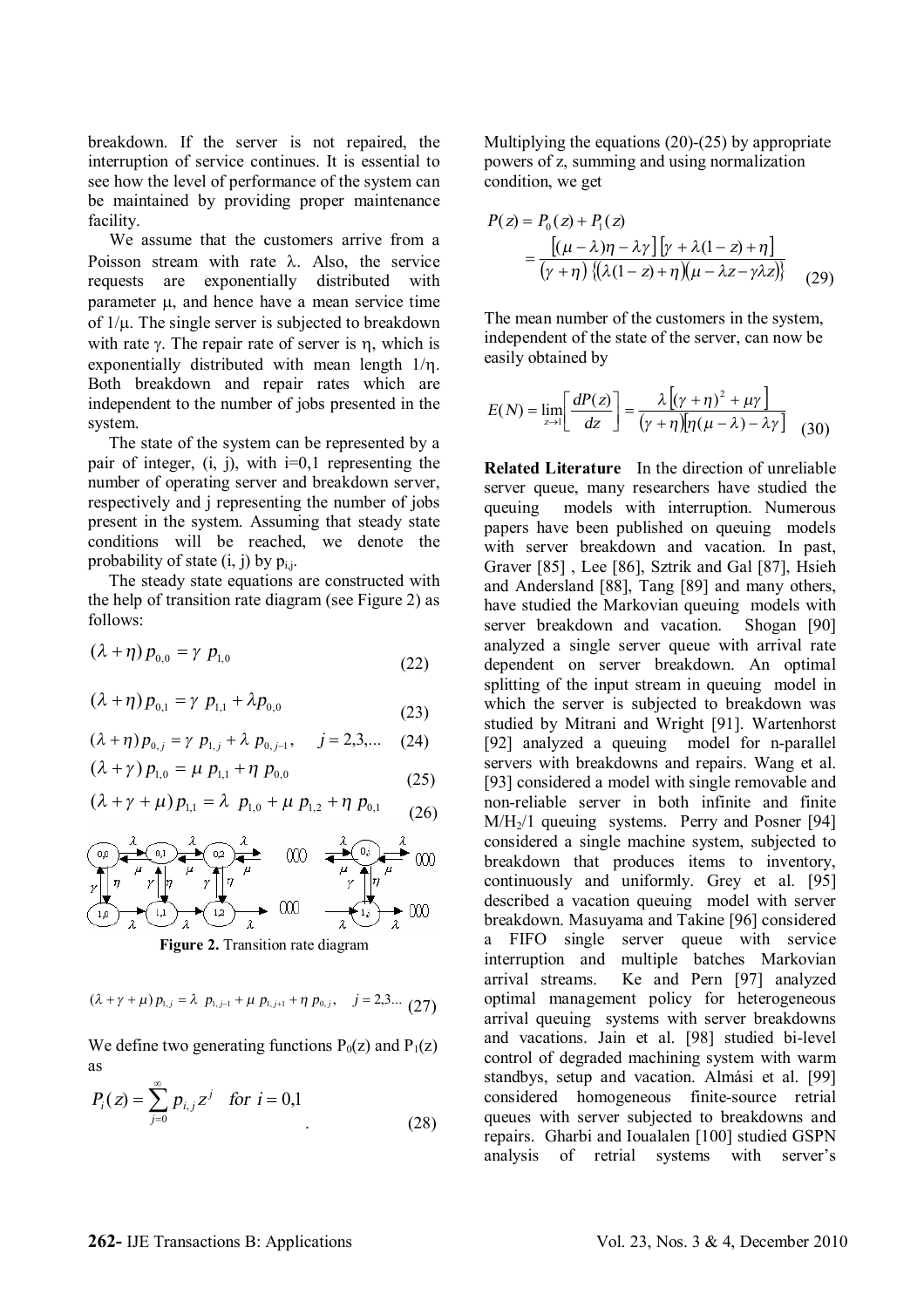breakdowns and repairs. Ke and Lin [101] analyzed the  $M^{x/2}/G/1$  queuing system with server vacations. Wang et al. [31] discussed maximum entropy analysis of the  $M^{[x]}/M/1$  queuing system with multiple vacations and server breakdowns. Charlot et al. [102] considered a production control problem for a manufacturing system subjected to random failures and repairs.

#### **7. K-OUT-OF-N: G SYSTEM**

In a K-out-of-N system, (N-K) machines are redundant machines, which are used for the purpose of improving the system reliability. Sometimes such systems are known as parallelredundant system; the K machines are known as basic machines whose survival is for the successful operation of the system. The 1-out-of-4 machining system is shown in Figure 3.

 The K-out-of-N system can be modeled by continuous-time Morkov process. Consider a system consisting of N identical and independent components which may fail in M-modes.

 Each of them is either up (good), or failed by mode-m with constant failure rate  $\lambda_m$ , m=1,2,..,M. There is a multiple repair facility having R repairmen. The time to repair j-failed component due to  $m<sup>th</sup>$  failure mode is exponentially distributed with mean equal to  $1/\mu_m$ . The repair is perfect i.e. after the repair; the component is as good as new one. The system is up if at least K components are up.





Let  $(ie<sub>m</sub>)$  be the state of the system representing the number of the failed components due to failure mode-m  $(i=0,1,2,..., N-K+1)$ , where  $e_m$  is unit row of dimension  $M$  which has unity in the m<sup>th</sup> position and zero every where else. Let  $P_t(i\varepsilon_m)$  be the probability of being in this state at time t when the system states at time  $t=0$  in the state  $(0)$ .

 The set of Kolmogorov's equations constructed are as follows.

**(i) For j=0** 

$$
\frac{dP_t(0)}{dt} = -[N\lambda]P_t(0) + \sum_{m=1}^{M} \mu_m P_t(e_m)
$$
  
\n
$$
\lambda = \sum_{m=1}^{M} \lambda_m \alpha = \sum_{m=1}^{M} \alpha_m
$$
 (31)

**(ii)** For state  $j$ **e**<sup>m</sup>  $(1 \le j \le K-1)$ .

$$
\frac{dP_t(je_m)}{dt} = -[(N-j)\lambda_m + j\mu_m]P_t(je_m) +
$$
\n
$$
[N - (j-1)]\lambda_m P_t((j-1)e_m) + (j+1)\mu_m P_t((j+1)e_m)
$$
\n(32)

$$
(iii) For j=(N-K+1)
$$

$$
\frac{dP_t((N-K+1)e_m)}{dt} = K\lambda'_{m} P_t((N-K)e_m)
$$
\n(33)

where the initial conditions are:

$$
P_0(0) = 1
$$
 and  $P_0(je_m) = 0$  for  $j > 0$ .

If  $\mu_m=0$  then, it is a case without repair and the probability can be obtained as

#### **(i) For state 0**

$$
P_t(0) = e^{-(N\lambda)t} \tag{34}
$$

(ii) For state 
$$
j e_m
$$
  $(1 \le j \le K - 1)$ .

$$
P_{t}(j e_{m}) = M_{j} \left[ \frac{e^{-N t \lambda}}{\prod_{n=1}^{j} [(N-n) \lambda_{m} - N \lambda]} \right]
$$
\n
$$
+ \left[ \sum_{n=1}^{j} \frac{e^{-(N-n) \lambda_{m} t}}{(N \lambda - (N-n) \lambda_{m}) \prod_{\substack{p=1 \ p \neq n}}^{j} [(N-p) \lambda_{m} - (N-n) \lambda_{m}]} \right]
$$
\n(35)

The reliability  $R(t)$  and mean time to failure (MTTF) of the system with repair can be calculated using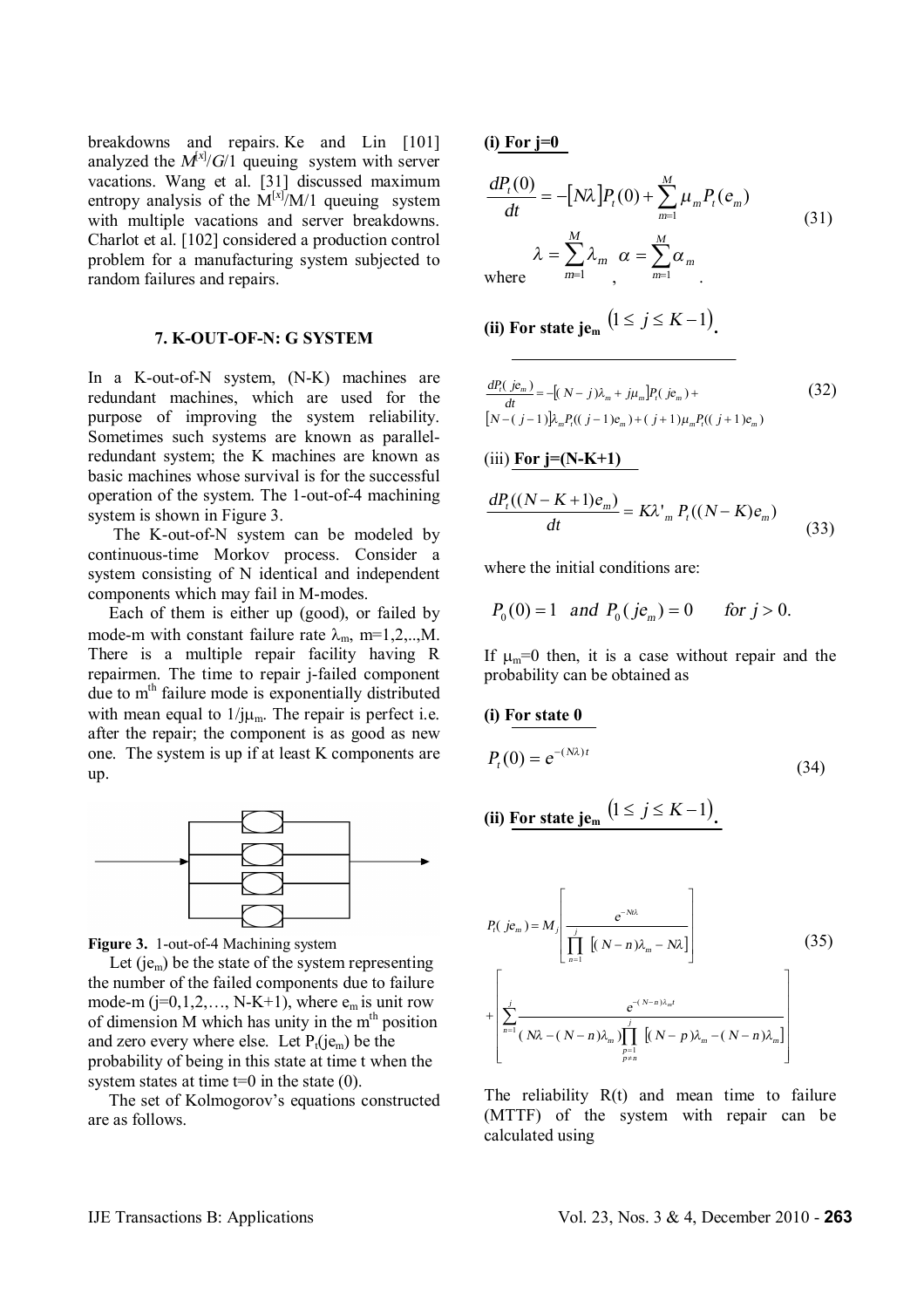$$
R_{t}(with repair) = P_{t}(0) + \sum_{j=1}^{N-K} \sum_{m=1}^{M} P_{t}(je_{m})
$$
\n(36)

and

$$
MTTF = \int_{0}^{\infty} R_t \left( \text{with repair} \right) dt \tag{37}
$$

**Related Literature Numerous works are** reported in literature on the reliability analysis of such systems. Boland and Proschan [103] provided an interesting survey on the reliability of k-out-ofn systems. Barlow and Heidtmann [104] gave a procedure to compute the reliability of k-out-of-n system. Jain and Gopal [105] analyzed reliability of k-*l*-out of-n systems. Pham and Upadhyaya [106] considered the efficiency of computing the reliability of k-out-of-n system. Sarje and Prasad [107] provided an efficient non-recursive algorithm for computing the reliability of k-out-ofn systems. Bai et al. [108] studied redundancy optimization for k-out of-n system with common cause failures. Das and Wortman [109] discussed the performance of N machine centers of k-out-ofn: G type maintained by a single repairman. Coit and Lim [110] obtained system reliability optimization for k- out of-n sub systems. Li et al. [111] investigated k-out-of-n system.

 Chakravarthy et al. [112] developed a k-out-ofn reliability system with an unreliability server and phase type repairs and services. A finite capacity interference model for common mode failure 1 out-of-2: G system was examined by Lewis [113]. Arulmozhi [114] developed a closed form equation for system reliability of an M-out of-N warm standby system with R repairmen. Frostig and Levikson [115] considered R-out-of-N systems with general distributed repair time and exponentially distributed lifetime and derived formulae for the expected cycle time and the availability of the system. Chen [116] developed a method for analyzing component reliability as well as system reliability of k-out-of-n systems with independent and identically distributed components. Ushakumari and Krishnamoorthy [117] developed k-out-of-n system with repair. Amari et al. [118] considered optimal design of kout-of-n: G subsystems subjected to imperfect fault-coverage. Da Costa Bueno [119] considered minimal standby redundancy allocation in a *k*-outof-*n*: F-system of dependent components. Barron et al. [120] analyzed an R-out-of-N repairable system. The system failed whenever the number of good components decreased from R to R-1. Zhang et al. [121] obtained availability and reliability of k-out-of–(M+N): G warm standbys systems. Reliability analysis of K-out-of-N: G machining systems with spares and imperfect coverage was studied by Jain et al. [77]. Da Costa Bueno and Do Carmo [122] studied active redundancy allocation for a k-out-of-n: F-system of dependent components. De Smidt-Destombes et al. [123] developed a k-out-of-N system under block replacement sharing limited spares and repair capacity.

# **8. CONCLUSION**

We have provided the brief survey of some notable contributions done in the area of machining system. With growing need for better performance of machining systems, queue theoretic approach has under gone significant transformation over the past few decades. The machine repair problems are likely to be more complex in future and it is natural to pay attention towards new technologies and congestion problems arising out of machine schedules. To justify this, we have facilitated an overview of important contributions in the area of machine repair models in different frameworks.

 The performance indices established for the various models provide an insight on the performance prediction issues of these systems. We have stressed on the need of standby units in various models for an efficient handling of the problem of breakdown of operating machines. In some cases, provision of removable additional repairmen has been recommended to control the congestion in the system. It would also be helpful in preventing the failed machines from being discouraged and leaving the system. Various aspects of the server including vacation and breakdown have treated to account for the situations of real time machining systems wherein servers are subject to breakdown. Also, some notable works devoted to the reliability analysis of machining systems have been discussed, which is needed of the time to achieve desired reliability and efficiency. In K-out of–N: G system, our interest mostly lies in surveying the availability/reliability issues of concerned machining systems.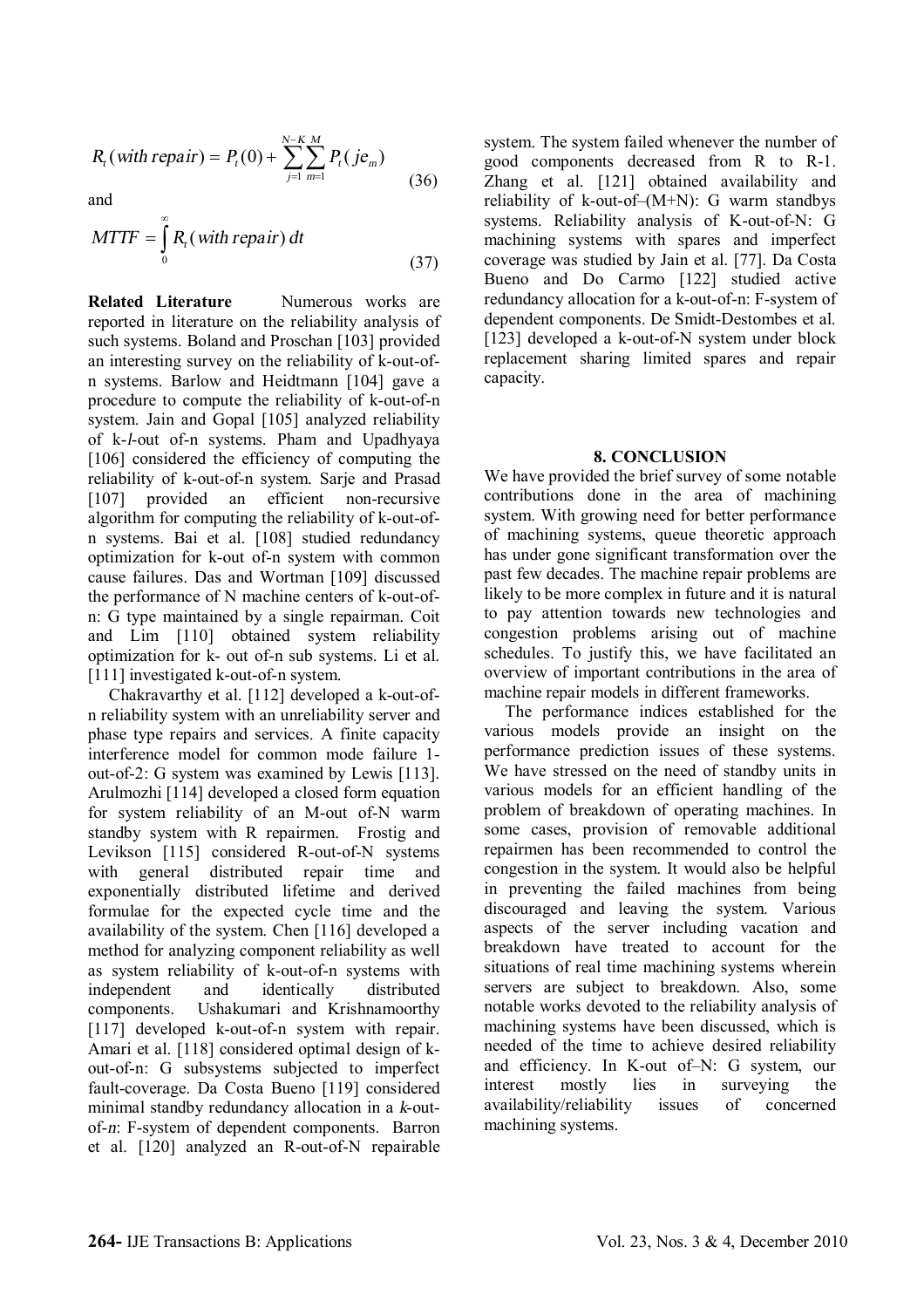#### **9. REFERENCES**

- **1. Palm, C. (1947):** The Distribution of repairmen in serving automatic machines (in Swedish), Ind. Norden, Vol. 75, pp. 75-80, 90-94, 119-123.
- [2] **Phipps, T.E. (1956):** Machine repair as a priority waiting line problem, Oper. Res., Vol. 4, pp. 76-85.
- [3] **Naor, P. (1956):** On machine interference, J. Royal Stat. Soc., Vol. 18, pp. 280-287.
- [4] **Benson, F. (1957):** The Ek/M/1 machine model, Ph.D. Thesis, University of Brimingham, UK.
- **[5] Morse, P.M. (1958):** Stochastic properties of waiting lines, Oper. Res., Vol. 3, pp. 255-261.
- [6] **Jaiswal, N.K. and Thiruvengadom, K. (1963):** Simple machine interference with two types of failures, Oper. Res., Vol. 11, No. 4, pp. 128-133.
- **[7] Nakagawa, T. and Osaki, S. (1975):** The busy period of a repairman for redundant repairable system, Revue. Francaised Automatique 'd' Informatiqueu et de Recherche Operationnelle, Vol. 9, pp. 69-74.
- [8**] Maritas, G.G. and Xirokostas, D.A. (1977):** The M/Ek/1 machine interference model, Euro. J. Oper. Res., Vol. 1, pp. 112-123.
- [9] **Elsayed, E.A. (1981):** An optimum repair policy for the machine interference problem, Oper. Res. Soc., Vol. 32, No. 9, pp. 793-801.
- **[10] Jain, M. and Sharama, G.C. (1984):** An iterative approach for machine interference problem with interrupted service including priority, J. MACT, Vol. 17, pp. 77-84.
- **[11] Albright, S.C. and Soni, A. (1984):** Evaluation of costs of ordering policies in large machine repair problems, Nav. Res. Logi. Quart. Vol. 31, No. 3, pp. 387-398.
- [12] **Stecke, K.E. and Aranson, J.E. (1985):** Review operator/machine interference models, Int. J. Prod. Res., Vol. 23, pp. 129-151.
- [13] **Wang, K.H. (1990):** Profit analysis of machine repair problem with a single service station subject to breakdown, J. Oper. Res. Soc., Vol. 41, pp. 1153-1160.
- [14] **Jain, M. and Singh, C.J. (1999):** Finite queuing model with random failures and delayed repairs, Agra Univ. J. Sci., Vol. 2, pp. 8-13.
- [15] **Jiang, X., Makis, V. and Jardine, A.K.S. (2001):** Optimal repair replacement policy for a general repair model. Adv. Appl. Prob., Vol. 33, pp. 206-222.
- **[16] Armostrong, M. J. (2002):** Age repair policies for the machine repair problem, Euro. J. Oper. Res., Vol. 138, pp. 127-141.
- [17] **Jain, M., Baghel, K.P.S. and Jadown, M. (2003):** A repairable system with spares, state dependent rates and additional repairmen, J. Raj. Acad. Phy. Sci., Vol. 2, No. 3, pp. 181-190.
- [18] **Kenne, J. P. and Gharbi, A. (2004):** A simulation optimization based control policy for failure prone onemachine, two-product manufacturing systems, Comp Indust. Eng., Vol. 46, No. 2, pp. 285-292.
- **[19] Li, K., Ganesan, V.K. and Sivakumar, A.I. (2006):**  Scheduling of single stage assembly with air transportation in a consumer electronic supply chain, Comp. Indust. Eng., Vo. 51, No. 2, pp. 264-278.
- [20] **Ke, J.C. and Wang, K.H. (2007):** Vacation policies for

machine repair problem with two type spares, Appl. Math. Model., Vol. 31, No. 5, pp. 880-894.

- [21] **Taylor, J. and Jackson, R.R.P. (1954):** An application of the birth death processes to the provision of spare machines, Oper. Res., Vol. 5, pp. 95-108.
- [22] **Gross, D. and Harris, C.M. (1985):** Fundamentals of Queuing Theory, II Edition, John Willey and Sons, New York.
- [23] **Sivazlian, B.D. and Wang, K.H. (1989):** Economic analysis of machine repair problem with the warm standbys, Microelectron. Reliab., Vol. 29, No. 1, pp. 25- 35.
- [24] **Singh, S.K., Singh, R.P. and Singh, R.B. (1992):** Profit evaluation in two unit cold standby system having two types of independent repair facilities, Int. J. Mgmt. Syst., Vol. 8, No. 3, pp. 277-288.
- [25] **Wang, K.H. (1995):** An approach to cost analysis of the machine repair problem with two types of spares and service rates. Microelectron. Reliab., Vol. 35, No. 11, pp. 1433-1436.
- [26] **Sridharan, V. and Mohanavadivu, P. (1997):** Note on the cost analysis of an n unit system with spares, Microelectron. Reliab., Vol. 37, No. 5, pp. 835-839.
- [27] **Zhang, Y.L. (1999):** An optimal geometric process model for a cold standby repairable system, Reliab. Engg. Syst. Safety, Vol. 63, No. 1, pp. 107-110.
- [28] **Teixeirade, A.A. (2001):** Multi-criteria decision making on maintenance**:** Spares and contracts planning, Euro. J. Oper. Res., Vol. 129, No. 2, pp. 235-241.
- [29] **Sharma, G.C., Jain, M. and Baghel, K.P.S. (2004):**  Performance modeling of machining system with mixed standby components, balking and reneging, Int. J. Eng., Vol. 17, No. 2, pp. 169-180.
- [30] **Jain, M. and Saxena, N. K. (2006):** Performance analysis of state dependent machining system with mixed standby, Int. J. Infor. Comp. Sci., Vol. 9, No. 1, pp. 38- 45.
- [31] **Wang, K.H., Ke, J.B., Ke, J.C. (2007):** Profit analysis of the M/M/R machine repair problem with balking, reneging and standby switching failures, Comput. Oper. Res., Vol. 15, No. 3, pp. 1-13.
- [32] **Yechaili, V. and Naor, P. (1971):** Queuing problems with heterogeneous arrivals and service, Oper. Res., Vol. 19, pp. 722-734.
- [33] **Conolly, B. (1974):** The generalized state dependent Erlangian queue**:** The busy period Erlangian, J. Appl. Prob., Vol. 11, pp. 618-623.
- [34] **Morrison, J. (1989):** Single server with linear state dependent mean rate, QUESTA, Vol. 4, pp. 237-248.
- [35] **Sztrik J. (1988):** The G/M/r/FIFO machine interference model with state depended speeds, J. Oper. Res. Soc., Vol. 39, No. 2, pp. 201-207.
- [36] **Sztrik J. (1990):** The G/M/r/SIRO machine interference model with state depended speeds, Serdica, Vol. 16, pp. 210-216.
- [37] **Jain, M. (1997):** (m, M) machine repair model with spares and state dependent rates, Microelectron. Reliab., Vol. 37, pp. 929-933.
- [38] **Jain, M. and Baghel, K.P.S. (2001):** A multi-component repairable system with spares and state dependent rates, The Nepali Math. Sci. Report, Vol. 19, No. 1-2, pp. 81- 92.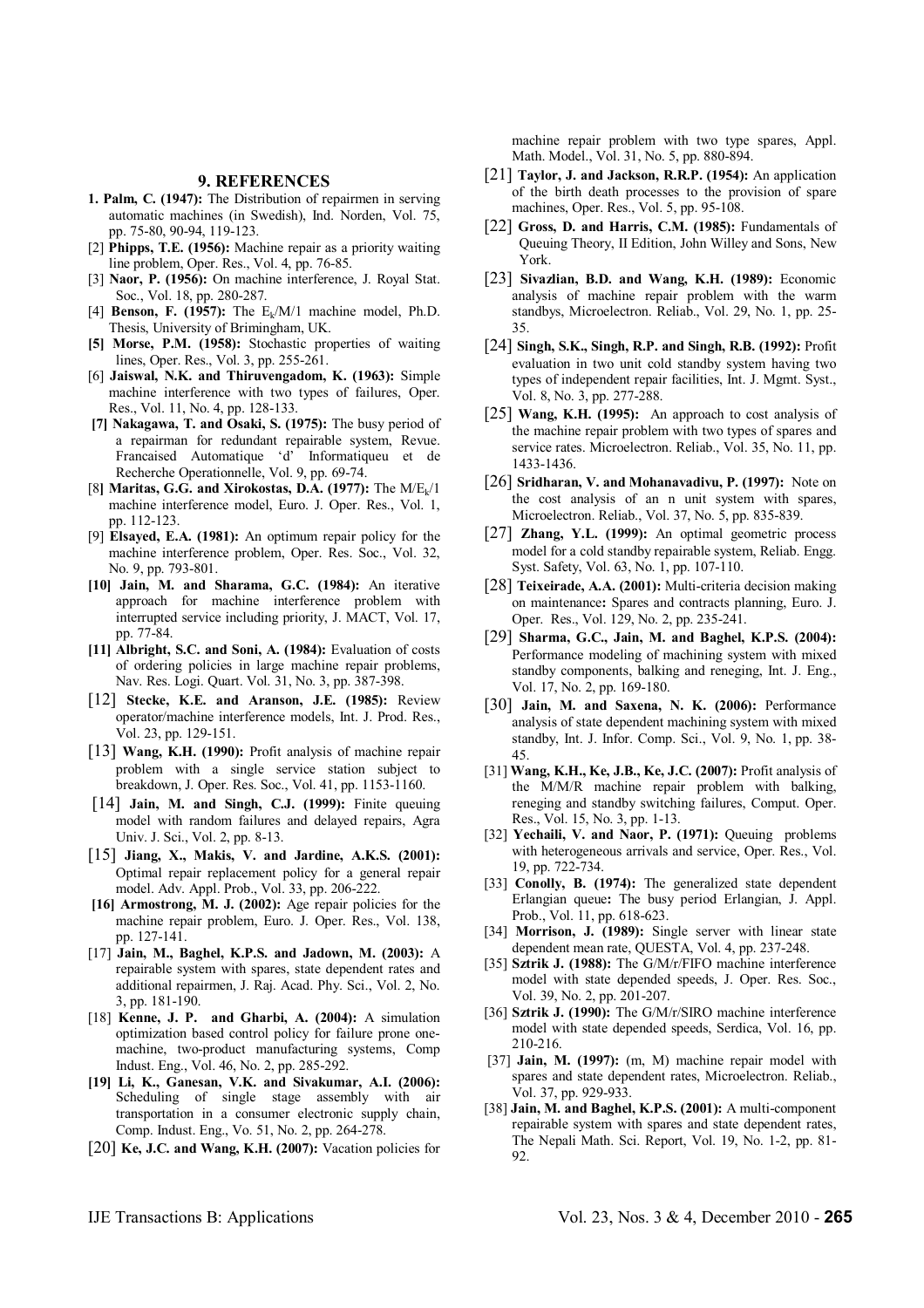- [39] **Cheng, T.C.E., Janiak, A. and Kovalyov, M.Y. (2001):** Single machine batch scheduling with resource dependent setup and processing times, Euro. J. Oper. Res., Vol. 135, No. 1, pp. 177-183.
- [40] **Jain, M. Shekhar, C. and Singh, P. (2002):** Loss and delay queuing model for time-shared system with additional service position and no passing, Int. J. Infor. Comput. Sci., Vol. 5, No. 2, pp. 12-55.
- [41] **Jain, M. and Mishra, A. (2006):** Multistage degraded machining system with common cause shock failure and state dependent rates, J. Raj. Acad. Phy. Sci., Vol. 5, No. 3, pp. 251-262.
- [42] **Makaddis, G.S. and Zaki, S.S. (1983):** The problem of queuing system M/M/1 with additional servers for a longer queue, Ind. J. Pure Appl. Math., Vol. 14, No. 37, pp. 345-354.
- [43] **Shawky, A.I. (1997):** The single server machine interference model with balking, reneging and an additional server for longer queue, Microelectron. Reliab., Vol. 37, pp. 355-357.
- [44] **Jain, M. (1998b):** M/M/m queue with discouragement and additional servers, J. GSR, Vol. 36, No. 1-2, pp. 31- 42.
- [45] **Jain, M., Singh, M and Bhagel, K.P.S. (2000a):**  M/M/C/K/N machine interference model with balking, reneging, spares and additional repairmen, J. GSR, Vol. 27, pp. 69-79.
- [46] **Al-Seedy, R.O. and Al-Ibraheem, F.M. (2001):** An inter arrival hyper-exponential machine interference with balking, reneging, state dependent, spares and an additional server for longer queues, Int. J. Mathematics and Mathematical Sci., Vol. 27, No. 12, pp. 737-749.
- [47] **Jain, M. and Maheshwari, S. (2003):** Transient analysis of redundant repairable system with additional repairmen, American J. Math. Mgmt. Sci., Vol. 23, No. 3-4, pp. 1- 37.
- [48] **Jain, M. and Singh, P. (2004):** A multi-server queuing model with discouragement and additional servers, Recent Advances in Operations Research. Information Technology and Industry, M. Jain and G. C. Sharma (Eds.), S.R.S. Publication, Agra pp. 167-173.
- [49] **Sharma, G.C., Jain, M. and Pundhir, R.S. (2005):** Loss and delay multi-server queuing model with discouragement and additional servers, J. Raj. Acad. Phy. Sci., Vol. 17, No. 2, pp. 115-120.
- [50] **Goyal, L.R. and Sharma, G.C. (1980):** Stochastic analysis of a two unit standby system with two failures and slow switch, Microelectron. Reliab., Vol. 29, No. 4, pp. 493-498.
- [51] **Pham, H. and Pham, M. (1991):** Optimal designs of (k, n-k+1)-out-of-n: F systems (subject to two failure modes), IEEE Trans. Reliab., Vol. 40, No. 5, pp. 559- 562.
- [52] **Reddy, D.R. and Rao, D.V.B. (1993):** Optimization of parallel systems subjects to two modes of failure and repair provision, OPSEARCH, Vol. 29, pp. 25-35.
- [53] **Wang, K.H. and Wu, J.D. (1995):** Cost analysis of M/M/R machine repair problem with spares and two modes of failures, J. Oper. Res. Soc., Vol. 46, pp. 783- 790.
- [54] **Moustafa, M.S. (1996):** Transient analysis reliability with and without repair for K-out of- N: G systems with two failure modes, Reliab. Engg. Syst. Safety, Vol. 53,

pp. 31-35.

- **[55] Sharma, D.C. and Sharma, G.C. (1997):** M/M/R machine repair problem with spare and three modes of failures, Ganita Sandesh, Vol. 11, No. 1, pp. 51-56.
- [56] **Wang, K.H. and Lee, H.C. (1998):** Cost analysis of the cold standby M/M/R machine repair problem with multiple modes of failure, Microelectron. Reliab., Vol. 38, No. 3, pp. 435-441.
- [57] **Jain, M., Singh, M. and Baghel, K.P.S. (2000b):** Machine repair problem with spares, reneging, additional repairman and two modes of failure, J. MACT, Vol. 33, pp. 69-79.
- [58] **Jain, M., Sharma, G.C. and Singh, M. (2003):** M/M/R machine interference model with balking, reneging, spares and two modes of failure, OPESEARCH, Vol. 40, No. 1, pp. 24-41.
- **[59] Jain, M., Sharma, G.C. and Sharma, R. (2007):** Performance modeling of state dependent system with mixed standbys and two modes of failures, Appl. Math. Model. (In press)
- [60] **Washburn, A. (1974):** A multi-server queue with nopassing, Oper. Res., Vol. 16, pp. 428-434.
- [61] **Sharma, H.B., Kumar, P. and Sharma, G.C. (1983):** A multi-server queue without passing, Indian J. Pure. Appl. Math., Vol. 14, No. 8, pp. 935-939.
- [62] **Jain, M., Sharma, H. and Sharma, G.C. (1989):** On multi-server loss-delay queuing system with priority and nopassing, J. KAU. Eng. Sci., Vol. 8, pp. 87-94.
- [63] **Jain, M. (1998a):** Finite population loss-delay queuing system with nopassing, OPSEARCH, Vol. 35, No. 3, pp. 261-276.
- [64] **Jain, M. and Ghimire**, **R.P. (1999):** M/M/m/k queue with no passing and additional servers, J. MACT, Vol. 32, pp. 25-35.
- [65] **Jain, M. and Singh, P. (2001):** Nopassing model for time-sharing queuing system with additional service positions, Gujarat. Statist. Rev., Vol. 28, No. 2, pp. 11- 24.
- [66] **Jain, M. and Singh, P. (2003):** Performance prediction of Loss and delay Markovian queuing model with nopassing and removable additional servers, Comput. Oper. Res., Vol. 30, pp. 1233-1253.
- [67] **Jain, M. and Agrawal, S. (2006):** Loss and delay timeshared model under no passing constraint for machining system with spares and additional service positions, (eds. M Jain and G.C. Sharma), Allied Pub. Pvt. Ltd., New Delhi, 2006, pp. 198-209.
- [68] **Jain, M., Sharma, G.C. and Chakrawarti, S (2006):** Optimal control for the finite capacity Markovian queuing network for the time-sharing, Proceedings of National Symposium on Recent Advances in Optimization Theory and Applications (RAOTA), Oct. 27-28, C-21, pp. 1-6 [69] **Kleinrock, L. (1964):** Analysis of a time-shared processor, Naval Res. Log. Quart., Vol. 11, pp. 59-73.
- [70] **Kleinrock, L. (1967):** Time-shared systems: A theoretical treatment, J. Assoc. Comp. Mach., Vol. 14, pp. 242-261.
- [71] **Avi-Izhak, B. and Halfin, S. (1988):** Response time in M/M/1 time-sharing schemes with limited number of service positions, J. Appl. Prob., Vol. 25, pp. 579-599.
- [72] **Avi-Izhak, B. (1991):** Approximation for the moments of response time in the time-sharing queues with limited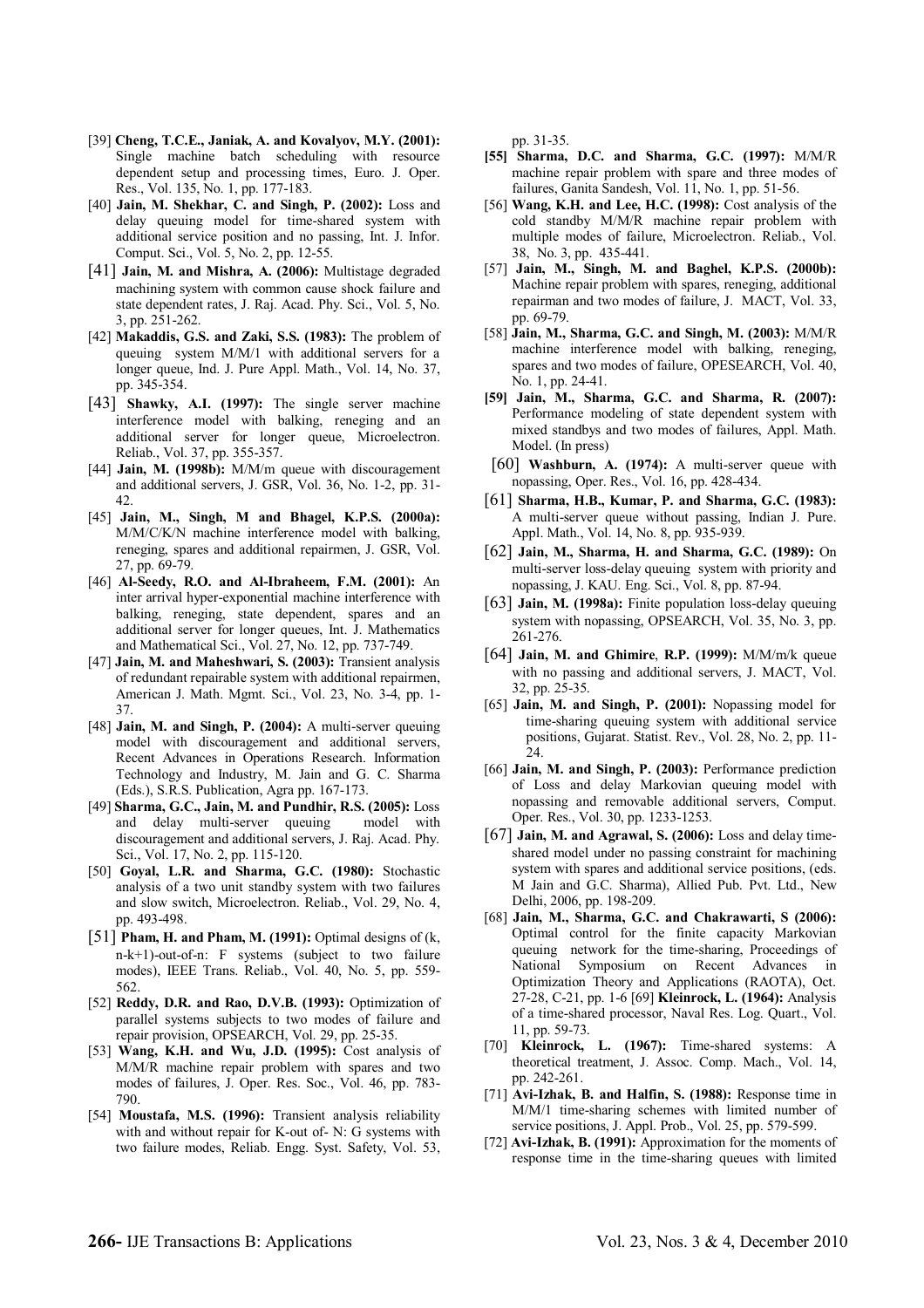number of service positions, Comm. Statist. Stoch. Models, Vol. 7, No. 1, pp. 67-81.

- [73] **Jain, M. and Premlata (1993):** A time-sharing queue with a limited number of service position and limited number of waiting space, J. MACT, Vol. 26, pp. 41-48.
- [74] **Scherr, A.L. (1967):** An analysis of time-shared computer system, MIT Press, Cambridge, MA.
- [75] **Jain, M. and Premlata (1995):** Accumulated work process in a time-sharing queue with finite population, Acta Cinecia Indica, Vol. XXI, No. 1, pp. 33-36.
- [76] **Jain, M., Rakhee, Singh, M. (2004):** Bilevel control of degraded machining system with warm standbys, setup and vacation, Appl. Math. Model., Vol. 28, pp. 1015- 1026.
- [77] **Jain, M., Sharma, G.C. and Pundhir, R.S. (2006):**  Reliability analysis of K-out-of-N: G machining systems with spares and imperfect coverage, Int. J. Inform. Comp. Sci. Vol. 19, No. 2, pp. 1-8.
- [78] **Sharma, P.K., Gupta, N.K. and Jain, M. (2004):**  Numerical solution of processor-sharing queuing model, J. Raj. Acad. Phy. Sci., Vol. 3, pp. 281-290.
- [79] **Gupta, S.M. (1994):** Interrelationship between queuing models with balking reneging and machine repair problem with warm spares, Microelectron. Reliab., Vol. 34, No. 2, pp. 201-209.
- [80] **Al Seedy, R.O. (1995):** Truncated queue**:** M/M/2/M/M+Y with balking, spares, machine interference and an additional server for longer queues, Microelectron. Reliab., Vol. 35, No. 11, pp. 1423-1427.
- [81] **Ke, J.C. and Wang, K.H. (1999):** Cost analysis of M/M/R machine repair problem with balking, reneging and server breakdown, J. Oper. Res. Soc., Vol. 50, pp. 275-282.
- [82] **Shawky, A.I. (2001):** An interarrival hyper exponential machine interference model: Hr/M/c/k/N with balking and reneging, Commun. Korean Math. Soc., Vol. 16, No. 4, pp. 659-666.
- [83] **Ke, J.C. and Wang, K.H. (2002):** The reliability analysis of balking and reneging in repairable system with warm standbys, Qual. Reliab. Engg., Vol. 18, No. 6, pp. 467-478.
- [84] **Jain, M., Sharma, G.C. and Baghel, K.P.S. (2006):** Diffusion process for G/G/R machining system with spares, balking and reneging, Int. J. Eng., Vol. 19, No. 1, pp. 49-54.
- [85] **Graver, D.P. (1962):** A waiting line with interrupted service including priorities, J.R.S.S.B., Vol. 24, pp. 73-90.
- [86] **Lee, H.W. (1988):** M/G/1 queue with exceptional first vacations, Comput. Oper. Res., Vol. 15, No. 5, pp. 441- 445.
- [87] **Sztrik J. and Gal T. (1990):** A queuing model for a terminal system subject to breakdowns, Comput. Math. Appl., Vol. 19, No. 1, pp. 143-147.
- [88] **Hsieh, Y. C. and Andersland, M. S, (1995):** Repairable single server systems with multiple breakdown modes, Microelectron. Reliab., Vol. 35, No. 2, pp. 309-318.
- [89] **Tang, Y.H. (1997):** A single-server M/G/1 queuing system subject to breakdowns-some reliability and queuing problems, Microelectron. Reliab., Vol. 37, No. 2, pp. 315-321.
- [90] **Shogan, A.W. (1979):** A single server queue with arrival rates dependent on server break down, Naval. Res. Log. Quart., Vol. 26, pp. 487-497.
- [91] **Mitrani, I. and Wright, P.E. (1994):** Routing in the presence of breakdown, Perform. Eval., Vol. 20, pp. 151- 164.
- [92] **Wartenrhorst, P. (1995):** N Parallel queuing system with server breakdown and repair, Euro. J. Oper. Res., Vol. 82, pp. 302-322.
- [93] **Wang, K.H., Chang, K.W. and Sivazlion, B.D. (1999):**  Optimal control of removable and non-reliable server in an infinite and finite  $M/H_2/1$  queuing system, Appl. Math. Model., Vol. 23, pp. 651-666.
- [94] **Perry, David and Posner, M. J. M. (2000):** A correlated M/G/1-type queue with randomized server repair and maintenance modes, Oper. Res. Lett., Vol. 26, No. 3, pp. 137-147.
- [95] **Grey, W.J., Wang. P.P. and Scott, M. (2000):** A vacation queuing model with service breakdown, Appl. Math. Model., Vol. 24, pp. 391-400.
- [96] **Masuyama, H. and Takine, T. (2003):** Stationary queue length a FIFO single server queue with service interruption and multiple batches Markovian arrival streams, J. Oper. Res. Soc. Japan, Vol. 46, No. 3, pp. 319-541.
- [97] **Ke, J.C. and Pearn, W.L. (2004):** Optimal management policy for heterogeneous arrival queuing systems with server breakdown and vacation, Qual. Tech. Manage., Vol. 1, No. 1, pp. 149-162.
- [98] **Jain, M. and Shekhar, C. (2003):** Transient analysis of state-dependent multiprocessor system, Int. J. Inform. Comput. Sci., Vol. 5, No. 2, pp. 42-52.
- [99] **Almási, B., Roszik J. and Sztrik, J. (2005):**  Homogeneous finite-source retrial queues with server subject to breakdowns and repairs, Math. Comput. Model., Vol. 42, No. 5-6, pp. 673-682.
- [100] **Gharbi, N. and Ioualalen, M. (2006):** GSPN analysis of retrial systems with server's breakdowns and repairs, Appl. Math. Comp., Vol. 174, No. 2, pp. 1151-1168.
- [101] **Ke, J.C. and Lin, C.H. (2006):** Maximum entropy solutions for batch arrival queue with an unreliable server and delaying vacations, Appl. Math. Comp., Vol. 183, No. 2, pp. 1328-1340.
- [102] **Charlot, E., Kenné, J.P. and Nadeau, S**. **(2007):** Optimal production, maintenance and lockout/tagout control policies in manufacturing systems, Int. J. Prod. Econ., Vol. 107, No. 2, pp. 435-450.
- [103] **Boland, P.J. and Proschan, F. (1983):** The reliability of k-out-of-n systems, Ann. Prob., Vol. 11, pp. 760-764.
- [104] **Barlow, R.E. and Heidtmann, K.D. (1984):**  Computing k-out-of-n system reliability, IEEE Trans. Reliab., Vol. R-33, pp. 322-323.
- [105] **Jain, S.P. and Gopal, K. (1985):** Reliability of k-1-out of-n systems, Reliab. Engg., Vol. 12, pp. 175-179.
- [106] **Pham, H. and Upadhyaya, S. (1988):** The efficiency of computing the reliability of k-out-of-n systems, IEEE Trans. Reliab., Vol. 37, pp. 521-523.
- [107] **Sarje, A.K. and Prasad, E.V. (1989):** An efficient nonrecursive algorithm for computing the reliability of k-outof-n systems, IEEE Trans. Reliab., Vol. 38, pp. 234-235.
- [108] **Bai, D.S., Yun, W.Y. and Chung, S.W. (1991):** Redundancy optimization of k-out of-n systems with common cause failures, IEEE Trans. Reliab., Vol. 40, pp. 56-59.
- [109] **Das, T.K. and Wortman, M.A. (1992):** Performance of N machine centers of k-out-of-m: G type maintained by a single repairman, Naval Res. Log. Quart., Vol. 32, No.